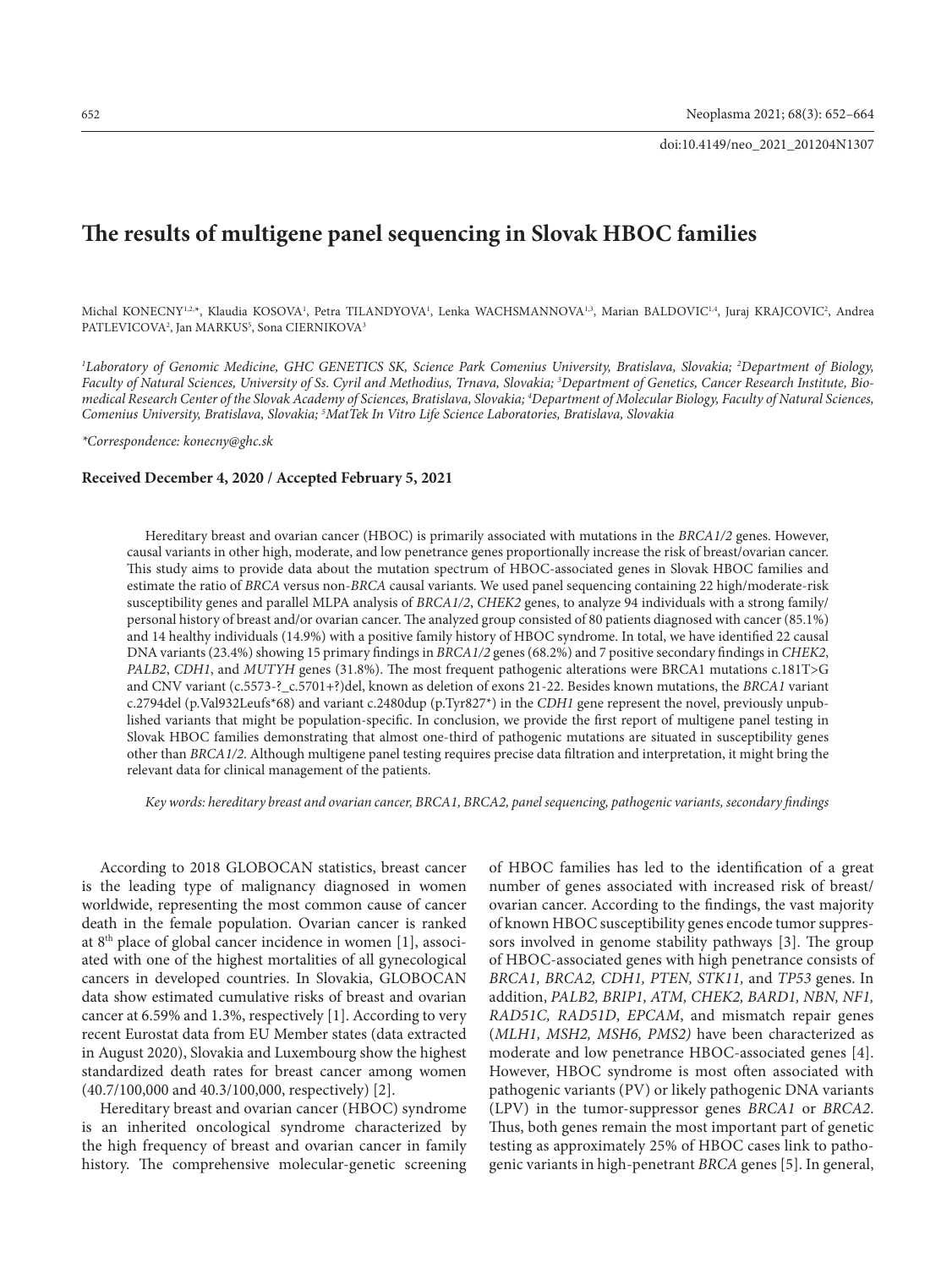the estimated risk of breast and ovarian cancers in *BRCA1* mutation carriers ranges from 57–65% and 20–50%, respectively [6, 7], *BRCA2* mutations are associated with 35–57% and 5–23% average risks of breast and ovarian cancers, respectively [6]. Importantly, the risk of male breast cancer is significantly increased to 5–10% with the *BRCA2* mutation and 1–5% with a *BRCA1* mutation, compared to a risk of 0.1 % in the general population [8]. Besides breast and ovarian cancer, *BRCA1/2* mutation carriers are prone to develop other malignancies, including melanoma, pancreatic, and prostate cancer [9]. Recently, Exome Aggregation Consortium (ExAC) reported the prevalence of *BRCA1* and *BRCA2* variants in the general population at 0.26% and 0.36%, respectively [10]. However, certain geographical regions and ethnic groups are characterized by a higher frequency due to the mutation founder effect. Examples of such populations are island populations (Sardinia, Iceland), Ashkenazi Jews, or French Canadians [11].

Importantly, pathogenic variants in both *BRCA* genes do not explain all HBOC families. Further search for more susceptibility genes has identified several high-penetrance genes besides *BRCA1* and *BRCA2*, detected in 5% of patients. Moreover, other medium and low penetrance genes were reported in 5–14% of cases [12]. PV/LPV in the high penetrant HBOC-associated genes *TP53, CDH1*, and *PTEN* genes significantly increase the risk of ovarian cancer and are associated with the estimated lifetime risk of breast cancer of 25–79%, 39–52%, and 25–85%, respectively [13–15]. According to the findings, germline PV/LPV in the *STK11* gene are associated with the lifetime risk of distinct tumor types, including breast and ovarian tumors [16]. Very recently, multiple, complementary analyses on 150 breast cancer-associated regions analyzed in more than 200,000 individuals of European origin identified more than 200 high-confidence risk signals and at least 191 target genes supported by strong evidence. These data and subsequent studies might provide an important insight into the biology underlying breast cancer susceptibility [17].

Progress in next-generation sequencing (NGS) techniques, together with the development of sophisticated bioinformatics algorithms led to the introduction of massive parallel sequencing of cancer gene panels into the clinical practice [18]. The implementation of such multigene panel testing increases the chance for causal variant detection. On the other hand, the NGS in routine genetic testing inevitably leads to the detection of multiple DNA variants, and many of these are DNA variants of uncertain classification, which complicates the interpretation of results. Rules for annotation and interpretation of identified DNA variants have been published by several organizations, e.g., ACMG (American College of Medical Genetics and Genomics), AMP (Association for Molecular Pathology), ACGS (Association for Clinical Genetic Science), and NHS (National Health Service). In 2013, ACMG issued recommendations for reporting the random findings of DNA variants [19].

Subsequent recommendations issued by ACMG-AMP have defined 28 criteria that individually focus on different aspects of variants' interpretation [20]. Later, ACMG introduced the concept of secondary findings. Variants in specifically analyzed genes are primarily associated with the phenotype, while the remaining incidental findings are identified in a secondary manner [21]. The European Society for Human Genetics (ESHG) favors the term unsolicited findings for all secondary identified DNA variants [22]. The issue of secondary DNA findings is actively addressed by the ACMG working group, and a minimum list of random findings that should be reported as part of clinical sequencing results has been developed [21].

The undisputed advantage of multigene panel testing is cost-effectivity and versatility – this technique has been widely used for genetic testing of various diseases, including hereditary breast cancer [23, 24]. Such a comprehensive approach for screening of HBOC-associated genes provides important data regarding the mutation spectrum among different populations and ethnicities [25–30].

Here we report for the first time the use of massively parallel sequencing of high/moderate-penetrant HBOCassociated genes on the multigene panel in Slovak HBOC families and provide data that could be used in the clinical management of the patients. Furthermore, we aimed to bring the information about PV/LPV in the *BRCA1/2* genes, as well as, in other susceptibility genes, and estimate the ratio of *BRCA* versus non*-BRCA* causal variants in our cohort of Slovak HBOC families.

# **Patients and methods**

**Patients.** We studied a cohort of 94 cases, which included 80 HBOC patients (85.1%) and 14 healthy asymptomatic individuals (14.9%) with a positive family history of breast or ovarian cancer fulfilling the indication diagnostic criteria for HBOC analysis. The samples were sent to our laboratory from the regional hospitals all over Slovakia between 2018 and 2020. All patients have signed informed consent prior to the testing. Patients` characteristics describing the primary diagnosis and average age of onset are shown in Table 1.

**DNA isolation.** DNA was isolated by innuPREP Blood DNA Mini Kit (Analytik Jena) and fluorometrically measured on Qubit™ Fluorometer v2.0 (Invitrogen) using Qubit™ 1× dsDNA HS Assay Kit (Invitrogen).

**Amplicon sequencing gene panel approach.** The analysis of genes associated with HBOC was performed using a commercial kit HEVA screen (4 bases SA), validated for MiSeq genetic analyzer (Illumina). Kit contains 22 genes associated with HBOC syndrome: *ATM, APC, BARD1, BRCA1, BRCA2, BRIP1, CDH1, CHEK2, EPCAM, MLH1, MSH2, MSH6, MUTYH, NBN, PALB2, PMS2, PTEN, RAD50, RAD51C, RAD51D, STK11, TP53*, and technically was based on amplicon sequencing approach.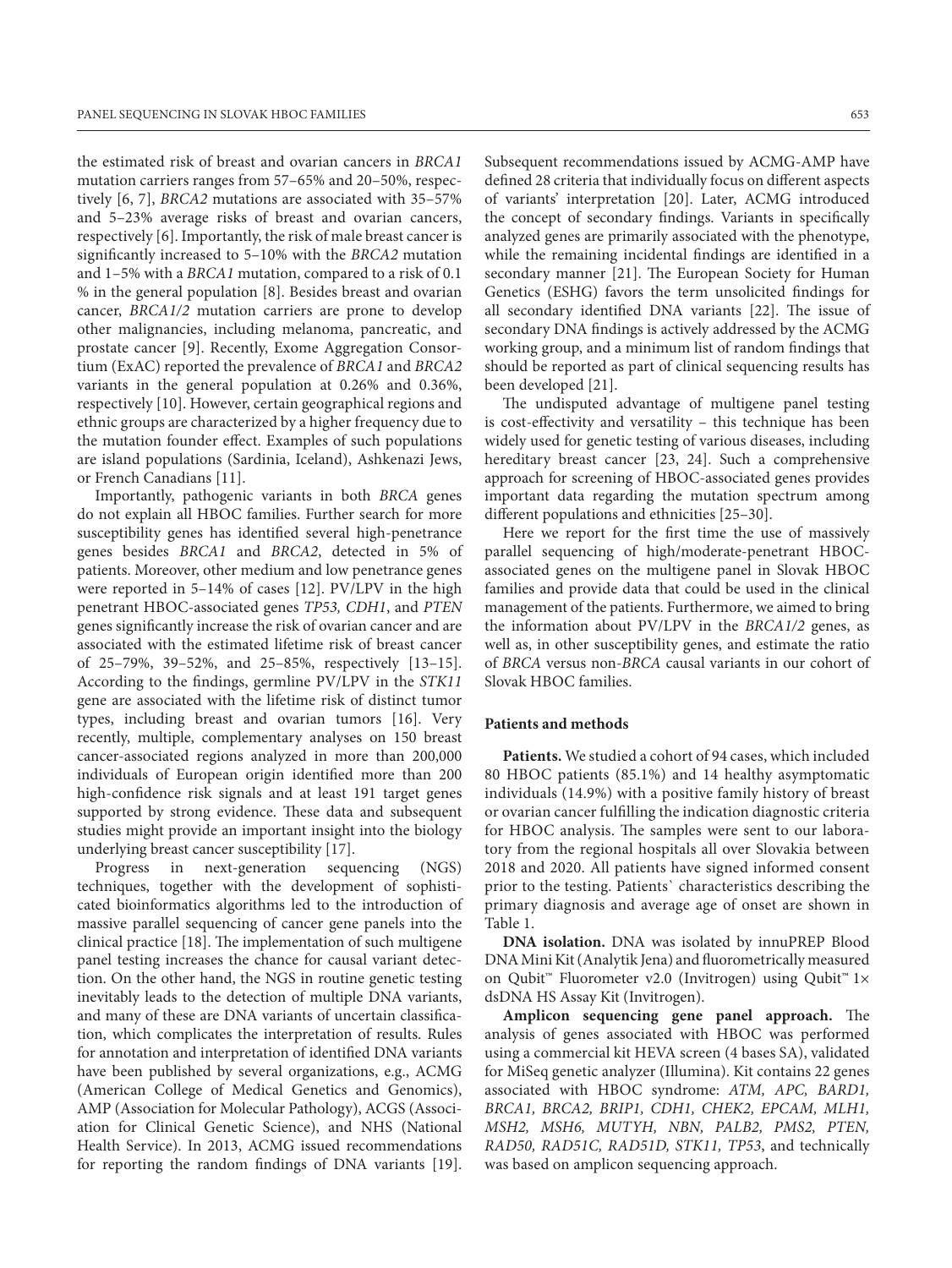Amplification of the coding regions including the intronexon boundaries of 22 genes was carried according to the manufacturer's instructions. Initially, 20 ng of DNA was used in 3 independent multiplex PCR reactions amplifying the target regions. Then products were pooled for each sample, 1 µl of Reagent A was added and samples were incubated at 50 °C/10 min, 55 °C/10 min, and 60 °C/20 min. After that, a ligation mix was added, and samples continued in incubation at 22 °C/30 min and 72 °C/10 min. Prepared libraries were purified using Agencourt AMpure beads (Beckman Coulter) and eluted into a volume of 40 µl. Purified libraries underwent the insertion of adapters and indexes in the Index PCR profile and then again purification with Agencourt AMpure beads (Beckman Coulter). Normalization of each sample was performed using the Qubit dsDNA HS Assay kit (Invitrogen) on Qubit™ Fluorometer v2.0 (Invitrogen). Libraries were further diluted to a concentration of 4 nM according to the manufacturers´ instructions and samples were pooled to one final library at equimolar ratios. This was further denatured using 0.2 N NaOH, diluted with HT1 buffer to 12 pM concentration, and 20% of PhiX Control v3 was added (Illumina).

Library products were analyzed by massive parallel sequencing using MiSeq Reagent Kit v2 (500-cycle) (Illumina) on the Illumina platform, MiSeq in 2×251 cycle profile.

**Sequence analysis.** Generated reads of 526 amplicons were aligned to the reference sequence (hg19), variant calling and interpretations of the data were performed using the optimized algorithms included in the Amplicon Suite software (4 bases SA). The minimal coverage lower than 30 reads was reviewed and analyzed by capillary sequencing if suspect. The potential variants with a variant allele frequency (VAF) threshold of 25% were selected and each one was assessed for pathogenicity interpretation.

All described variants were confirmed by Sanger Sequencing from the DNA sample of a tested individual (primer sequences and conditions available upon request)

according to manufacturers´ instructions. Briefly, PCR products were purified using FastAP (Thermo Scientific) and Exo I (Thermo Scientific) enzymes. The sequencing reactions were carried out from 1.5 μl purified PCR product using the BigDye® Terminator v3.1 Cycle Sequencing kit (Applied Biosystems,). Sequencing reaction products were

SeqStudio™ Genetic Analyzer (Applied Biosystems). **CNV analysis.** Analysis of Large Genomic Rearrangements (LGR) for the high penetrant genes associated with HBOC syndrome was carried out, specifically *BRCA1*, *BRCA2*, and part of *CHEK2*. Multiplex Ligation-dependent Probe Amplification (MLPA) analysis was performed for each sample analyzed by the amplicon sequencing method using the MLPA probe mix and according to manufacturer's instructions: SALSA BRCA1 P002 and SALSA BRCA2 P045 (MRC Holland). SeqStudio™ Genetic Analyzer (Applied Biosystems) was used for electrophoresis and the Coffalyser software (MRC Holland) was used for the analysis.

purified with recommended standard ethanol purification. Electrophoresis of sequencing products was performed on

**Variant annotation and interpretation.** The variants identified by Amplicon Suite software were further annotated using free databases Varsome [https://www.varsome.com] and ClinVar [http://www.ncbi.nlm.nih.gov/clinvar/]. The clinical interpretation of identified variants was analyzed using the standards and guidelines set by the American College of Medical Genetics and Genomics [20]. Population allele frequencies were examined through access to population database Genome Aggregation Database [https:// gnomad.broadinstitute.org]. Clinical information about detected variants and mutated genes were retrieved from OMIM [http://www.omim.org] and Orphanet [https://www. orpha.net/consor/cgi-bin/index.php/], respectively. The prediction of substitutions with uncertain clinical significance on protein structure and function was analyzed using the Varsome tool, where 12 different prediction software programs were accessible.

| Cancer type | Number of<br>probands | Average age of<br>onset (range) | <b>Mutation positive cases</b><br>(% in appropriate group) | Average age of<br>onset in positive cases (range) |
|-------------|-----------------------|---------------------------------|------------------------------------------------------------|---------------------------------------------------|
| Healthy     | 14                    | $40.8*$                         | $1(7.14\%)$                                                |                                                   |
| Br ca uni   | 56                    | $43.7(29-72)$                   | 15 (26.8%)                                                 | $43.5(30-72)$                                     |
| Br ca bil   |                       | $45.6(39-60)$                   | $1(14.3\%)$                                                | $41.5(39-44)$                                     |
| $Br$ ca +   | 6                     | $49.5(36-67)$                   | $2(33.3\%)$                                                | $38(36-40)$                                       |
| Br Ov ca    | 2                     | $58.8(50-65)$                   | $\mathbf{0}$                                               |                                                   |
| Ov ca uni   | 4                     | $46(36-57)$                     | 1(25%)                                                     | 37                                                |
| Ov ca bil   |                       | $51.5(47-56)$                   | $\mathbf{0}$                                               | $\overline{\phantom{0}}$                          |
| $Ov$ ca +   |                       | 62                              | $1(100\%)$                                                 | $59.5(57-62)$                                     |
| Other ca    | 2                     | $44(25-63)$                     | $\mathbf{0}$                                               |                                                   |
| Summary     | 94                    | $50.1(25-72)$                   | 21 (22.34%)                                                | $43.7(30-72)$                                     |

**Table 1. Characteristics of the study cohort regarding the cancer type, the average age at diagnosis, and the presence of causal mutations.**

Note: \*age at the time of testing. Abbreviations: Br ca uni – unilateral breast cancer; Br ca bil – bilateral breast cancer; Br ca + – breast cancer and other associated cancer; Br Ov ca – breast and ovarian duplex cancer; Other ca – other types of cancer, analogously for the Ov ca groups.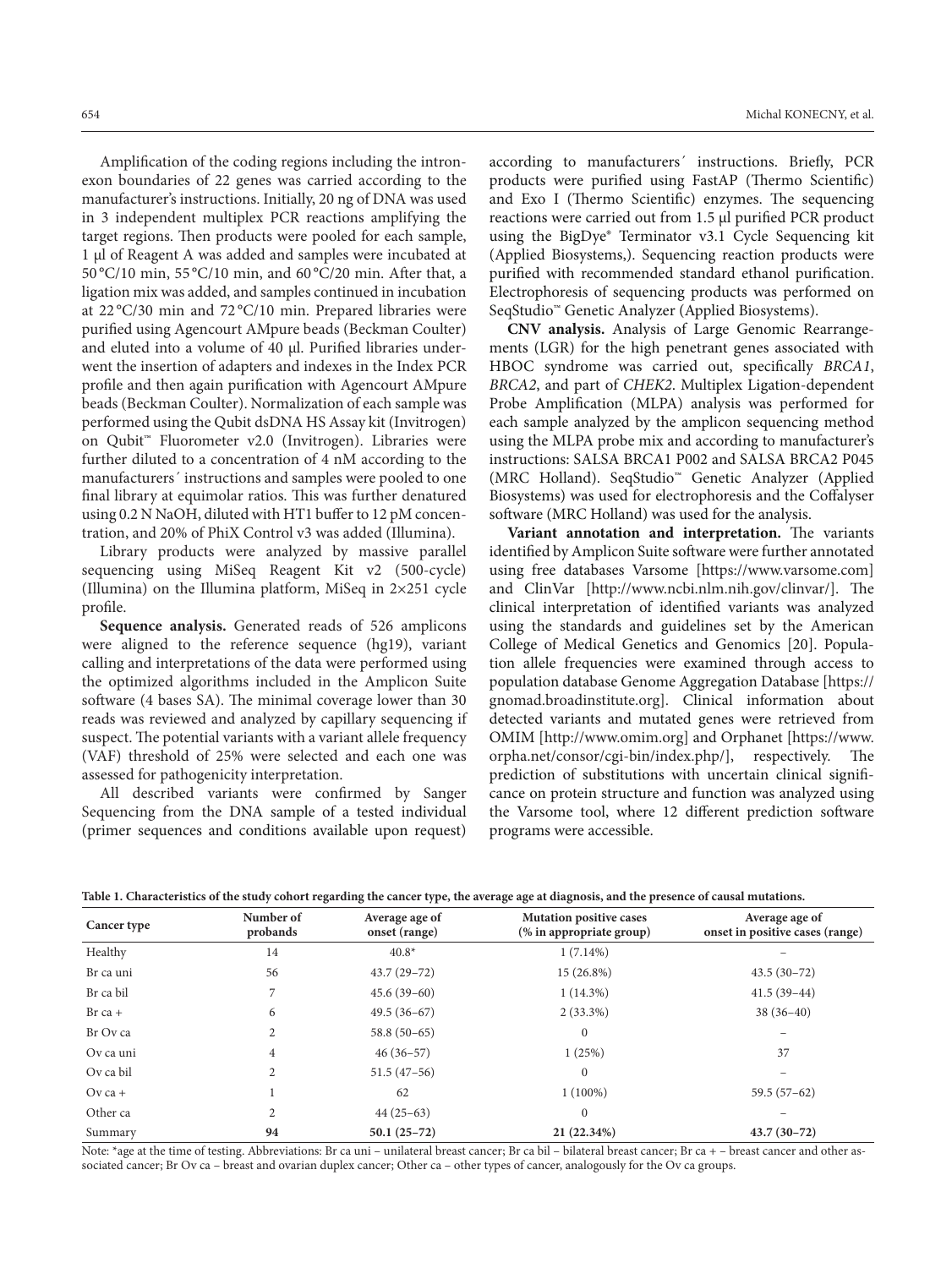# **Results**

We used a panel of 22 high/moderate-risk genes associated with HBOC combined with MLPA analysis of *BRCA1/2* genes (and selected regions of *CHEK2* gene) to analyze 94 individuals with a strong family/personal history of breast and/or ovarian cancer. Together, both methods have together identified 22 causal DNA variants (23.4%) in 21 patients (one patient carried two causal variants). Two CNV variants in 4 samples were identified by the MLPA method. All described point variants were confirmed by Sanger sequencing and classified as PV/LPV according to the ACMG guidelines [20]. Table 3 summarizes all primary and secondary findings found in the analyzed set of samples.

The analyzed group of 94 HBOC suspected probands consisted of 80 patients diagnosed with cancer (85.1%) and 14 healthy individuals (14.9%) with a positive family history of HBOC syndrome. The mean age of breast cancer diagnosis among 71 tested women with breast cancer was 44.87 years (range 29–72), while the mean age of ovarian cancer patients  $(n=9)$  was higher – 51.56 years (range 36–65) (Table 1). Each occurrence of breast, and/or ovarian cancer was included in the average age summary calculation. In the case of bilateral and duplex cancer, the age of each occurrence was calculated as a separate case. Other malignancies were not included into the calculation of average age and range of age.

The class of ovarian and other associated cancer types consists of only one patient who was diagnosed with malignant melanoma at the age of 57. There are 6 patients in the class of breast and other associated cancer types, who were diagnosed with breast cancer combined with pancreatic cancer, malignant melanoma, rectosigmoid cancer, cervix cancer, and thyroid cancer (two cases). The class with other types of cancer (except breast or ovarian) consisted of 2 patients diagnosed with prostate tumor (at the age of 63, and one case of breast cancer in the family) and bilateral adrenal glands cancer (at the age of 25, and 2 cases of breast cancer in the family). Finally, the class of healthy probands comprised of 3 individuals with a positive family history of ovarian cancer, 10 individuals with a positive family history of breast cancer, and 1 individual with a positive family history of breast and ovarian cancer.

The largest group of patients was represented by 56 individuals diagnosed with unilateral breast cancer (Table 1), of

| Table 2. Summary of the total number of samples and pathogenic DNA variants identified as primary, or secondary findings. |
|---------------------------------------------------------------------------------------------------------------------------|
|---------------------------------------------------------------------------------------------------------------------------|

| <b>Diagnosis</b>   | Number<br>of samples | Positive<br>cases | Pathogenic<br>variants | $\sim$<br>Primary<br>findings | Secondary<br>findings |
|--------------------|----------------------|-------------------|------------------------|-------------------------------|-----------------------|
| HBOC               | 80                   | 20                | $\gamma$<br>∠⊥         | 14                            |                       |
| Asymptomatic cases | 14                   |                   |                        |                               |                       |
| Overall            | 94                   | 21                | 22                     | 15                            |                       |
| Frequency          |                      | 22.34%            | 23.4%                  | 15.96%                        | 7.44%                 |

**Table 3. The complete list of primary and secondary findings detected by multigene panel sequencing in the studied group of Slovak HBOC patients.**

| Gene                      | RefSeq         |                               | <b>Detected DNA variants</b> |             |             |                |  |  |
|---------------------------|----------------|-------------------------------|------------------------------|-------------|-------------|----------------|--|--|
|                           |                | cDNA name                     | Protein name                 | Pathogenity | rs ID       | No. of samples |  |  |
| <b>Primary findings</b>   |                |                               |                              |             |             |                |  |  |
| <b>BRCA1</b>              | NM_007300.4    | c.181T>G                      | p.Cys61Gly                   | 5           | rs28897672  | 3              |  |  |
| <b>BRCA1</b>              | NM 007300.4    | $c.2794$ del#                 | p.Val932Leufs*68             | 5           |             |                |  |  |
| <b>BRCA1</b>              | NM 007300.4    | c.4243del                     | p.Glu1415Lysfs*4             | 5           | rs80357981  | $\overline{2}$ |  |  |
| <b>BRCA1</b>              | NM_007300.4    | c.5329dup                     | p.Gln1777Profs*74            | 5           | rs80357906  | $\overline{2}$ |  |  |
| <b>BRCA1</b>              | NM 007300.4    | $(c.5573 - ? c.5701 + ?)$ del | del exon 21-22               | 5           |             | 3              |  |  |
| BRCA2                     | NM 000059.3    | c.3076A > T                   | $p.Lys1026*$                 | 5           | rs80358552  |                |  |  |
| BRCA2                     | NM_000059.3    | $c.4005$ dup                  | $p.Phe1336$ Ilefs*2          | 5           | rs397507701 |                |  |  |
| BRCA2                     | NM_000059.3    | c.7595_7596ins                | p.Ala2534Leufs*18            | 5           | rs80359666  |                |  |  |
| BRCA2                     | NM_000059.3    | c.9403del                     | p.Leu3135Phefs*28            | 5           | rs80359760  |                |  |  |
| <b>Secondary findings</b> |                |                               |                              |             |             |                |  |  |
| CDH1                      | NM 004360.5    | $c.2480$ dup#                 | $p.Tyr827*$                  | 5           |             |                |  |  |
| CHEK2                     | NM 001005735.2 | c.599T>C                      | p. Ile200Thr                 | $3 - 5$     | rs17879961  |                |  |  |
| CHEK2                     | NM 001005735.2 | c.1229del                     | p.Thr410Metfs*15             | 4/5         | rs555607708 |                |  |  |
| CHEK2                     | NM 001005735.2 | (c.1038-?_1224+?)del          | del exon 10-11               | 4/5         |             |                |  |  |
| <b>MUTYH</b>              | NM_001128425.1 | c.1187G > A                   | p.Gly396Asp                  | 4/5         | rs36053993  |                |  |  |
| PALB <sub>2</sub>         | NM_024675.4    | c.172_175del                  | $p.Gln60Argfs*7$             | 4/5         | rs180177143 |                |  |  |
| PALB2                     | NM_024675.4    | c.509_510del                  | p.Arg170Ilefs*14             | 5           | rs515726123 |                |  |  |

Notes: reference sequence of the canonical gene transcript (RefSeq) is stated for each gene; for registered DNA variants, the identification number by db-SNP database (rs ID) is indicated; # novel, not yet published mutation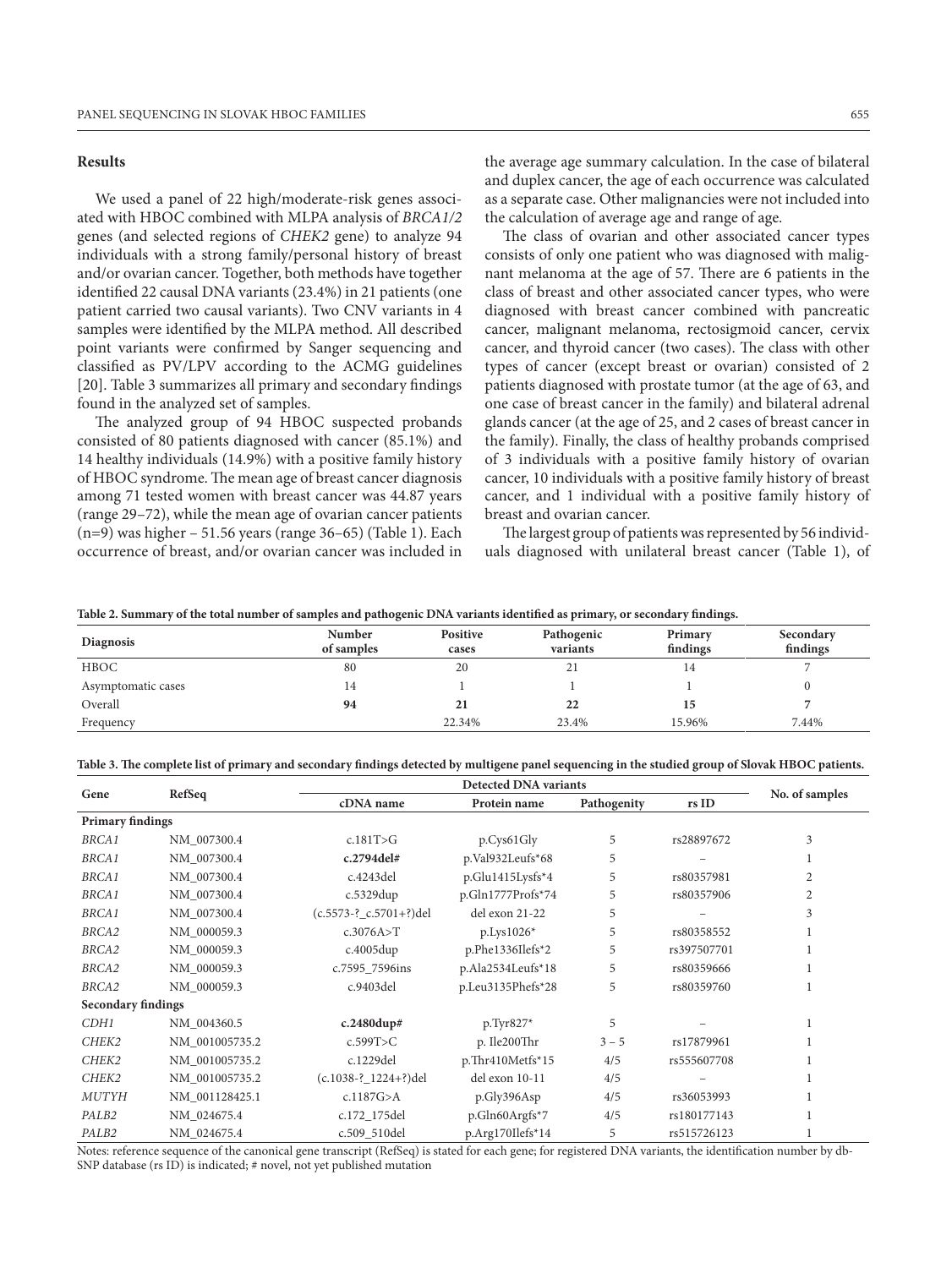which 15 were identified as HBOC positive (26.8%). We have found 11 primary findings (8 in *BRCA1*, 3 in *BRCA2* gene) and 5 secondary findings (2 in *CHEK2*, 1 in each of *CDH1, MUTYH*, and *PALB2* genes). The mean ages of onset of the disease in the whole group and positive probands were 43.66 and 43.80 years, respectively (see ranges in Table 1). In one proband, two causal variants were detected simultaneously, namely missense c.181T>G in *BRCA1* gene and deletion of exons 10–11 ((c.1038-?\_1224+?)del) in the *CHEK2* gene.

The group of patients diagnosed with bilateral breast cancer consisted of 7 patients, whose average age at the time of diagnosis was 45.6 years. We have identified the *BRCA1* gene variant in one positive sample (14.3%) coming from a 39-year-old patient with the second tumor diagnosed at the age of 44. The group diagnosed with duplex of breast and other associated cancers (excluding ovarian cancer) consisted of 6 patients, whose average age at the time of onset was 49.5 years, and we have identified 2 positive samples (33.3%) with the presence of secondary DNA variants in *PALB2* (breast and pancreatic cancer) and *CHEK2* gene (breast and cervical cancer). Additionally, we have detected one positive sample in the group with unilateral ovarian cancer  $(n=4)$ , detection rate 25%, and the group with duplex of ovarian and other associated cancers (excluding breast cancer) (n=1), detection rate 100%.

In total, we identified 21 samples (22.34%) with the presence of causal PV/LPV DNA variants (class 4 or 5) in the cohort of 94 samples. Since we have detected the presence of two different variants in one sample, the total number of identified causal variants was 22 (23.4%). Overall, 15 variants were characterized as primary findings (15.96%) in *BRCA1/2* genes, and 7 variants as secondary findings (7.44%) in *CHEK2, PALB2, CDH1*, and *MUTYH* genes (Table 2).

Most of all identified variants (20/22) represented alterations previously associated with HBOC syndrome in publications and databases. In addition, we have identified 2 previously non-described variants, c.2794del in the *BRCA1* gene and c.2480dup in the *CDH1* gene. Out of 15 detected primary findings, 11 were localized in *BRCA1* and 4 in the *BRCA2* gene (Table 3). The most frequent pathogenic *BRCA1* alterations, were c.181T>G and CNV variant (c.5573-?\_c.5701+?)del, known as deletion of exons 21–22, which were both identified 3 times*.* In the *BRCA2* gene, we found 4 previously known pathogenic variants, each in one case. We have also detected 3 mutations in the *CHEK2* gene, and 2 mutations in the *PALB2* gene. Considering the molecular-biological impact of mutation on the protein synthesis, 12 frameshift variants (54.54%), 5 substitution missense variants (22.72%), 1 substitution nonsense variant (4.54%), and 4 CNV deletions (18.2%) have been identified (Table 4).

In total, secondary findings were responsible for almost one-third (31.8%) of mutation carriers, while primary findings were detected in 68.2% of all mutation-positive cases in our cohort. All clinical information of carriers of pathogenic DNA variants and their families is summarized in

Table 5. According to the findings, no associations between specific genetic variants and tumor type nor associations with a family history were found in our cohort of HBOC families (Table 5). Further study on a larger cohort of patients may bring some reliable genotype-phenotype correlations.

### **Discussion**

Since the establishment of genetic testing of breast/ ovarian cancer susceptibility genes among HBOC families in Slovakia, several studies related to this issue have been reported so far [31–39]. However, most of them were exclusively focused on the molecular-genetic analysis of *BRCA1/2*  genes*.* To find out the ratio of causal variants in genes other than *BRCA1/2* and bring a more accurate picture of the mutation spectrum, we provide the first report of multigene panel testing in Slovak HBOC families. Using a panel of 22 susceptibility genes combined with MLPA analysis we demonstrated that primary findings in *BRCA1/2* represent the majority (68.2%) of identified genetic changes, while secondary findings in other genes represent almost one-third, 31.8%, which represents a ratio of 2.14 : 1. The proportion of identified secondary PV/LPV could be also higher, as was shown in the study of Lerner-Ellis et al. [40], where 55.3% of PV/LPV were localized in other than *BRCA1/2* genes.

Causal DNA variants in the tested Slovak HBOC population were detected at 23.4% frequency (22 PV/LPV in 94 analyzed subjects). In a study of the German population, Kraus et al. reported the frequency of positive findings at 18% (105 out of 581), with variants in the *BRCA1/2* genes representing up to 68.6% [41]. Tedaldi et al. demonstrated a frequency of 29% in the Italian population (74 out of 255), with variants in the *BRCA1/2* genes representing up to 77% [42]. Accordingly, a study in Polish women with a strong family history of breast cancer showed that mutations in *BRCA1/2* genes accounted for 82% of identified variants [43]. Recently, Tsaousis et al. reported causal variants in the Greek, Romanian, and Turkish populations with a frequency of 22.1% (264 of 1,197), with variants in the *BRCA1/2* genes accounting for 43.6% [44]. Although the mentioned studies analyzed cohorts from different European populations, some of them with a significantly higher number of samples, only minimal differences in the detection rate of primary and secondary variants were observed compare to our results.

On the other hand, our results show a higher detection rate of PV/LPV in the Slovak HBOC population (23.4%) than some other recent studies based on multigene panel sequencing. In the French HBOC population, Velásquez et al. [45] and Benusiglio et al. [46] detected 8.3% and 12.1% in the group of 128 and 234 cases, respectively. Foglietta et al. [47] reported a mutation detection rate of 13.8% in the group of 363 cases in the Italian population and Lerner-Ellis et al. [40] detected a mutation detection rate at a level of 9.1% in 3,251 cases in the population of Ontario. Such discrepancies in the identified PV/LPV frequencies between the various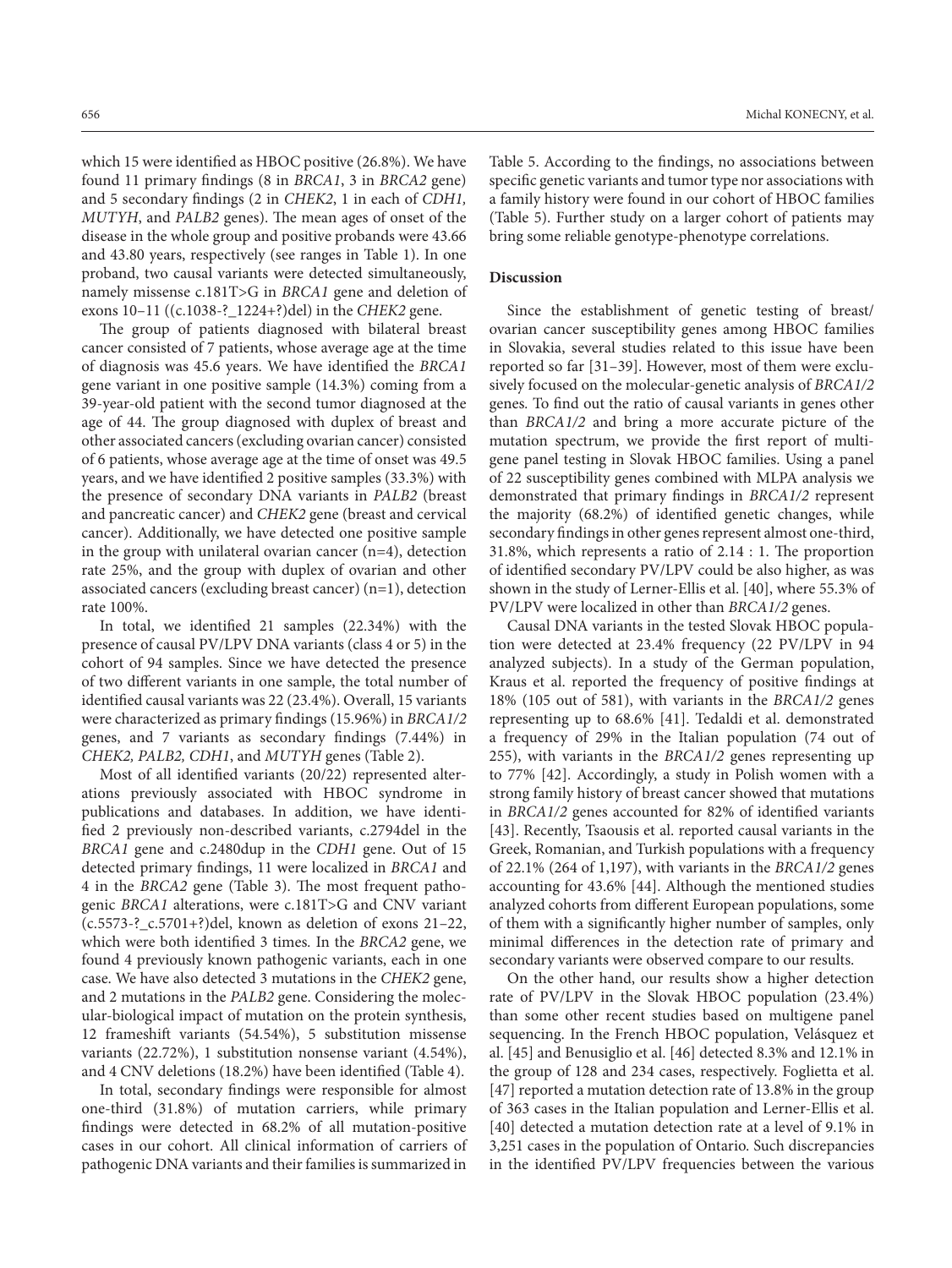|                   | Table 4. Complex molecular-biological characterization of the pathogenic variants identified in Slovak HBOC families |                           |             |                                                                                                                                                     |                   |                                                                                         |                           |                         |                                      |
|-------------------|----------------------------------------------------------------------------------------------------------------------|---------------------------|-------------|-----------------------------------------------------------------------------------------------------------------------------------------------------|-------------------|-----------------------------------------------------------------------------------------|---------------------------|-------------------------|--------------------------------------|
| Gene              | cDNA name                                                                                                            | Protein name              | rsID        | X codone/all aa                                                                                                                                     | Exon/all<br>exons | Domain name/<br>position                                                                | <b>GnomAD NFE</b><br>freq | population<br>Preferred | Publications/<br>$\dim \mathrm{Var}$ |
| BRCA <sub>1</sub> | $c.181T>$ G                                                                                                          | p.Cys61Gly                | rs28897672  | No (p.61 of 1885)                                                                                                                                   | 4/24              | Zinc Finger<br>$(p.24-65)$                                                              | 0.0000617                 | <b>CEEU</b>             | Yes/Yes                              |
| <b>BRCA1</b>      | c.2794del#                                                                                                           | p.Val932Leufs*68          | n.a.        | p.1000 of 1885                                                                                                                                      | 10/24             | before Interaction<br>$(p.1397 - 1424)$<br>PALB <sub>2</sub>                            | n. a.                     | n.a.                    | No/No                                |
| <b>BRCA1</b>      | c.4243del                                                                                                            | p.Glu1415Lysfs*4          | rs80357981  | p.1419 of 1885                                                                                                                                      | 12/24             | Interaction PALB2<br>$(p.1397 - 1424)$                                                  | 0,00000879                | SK, FR                  | Yes/Yes                              |
| <b>BRCA1</b>      | c.5329dup                                                                                                            | p.Gln1777Profs*74         | rs80357906  | p.1851 of 1885                                                                                                                                      | 20/24             | $(p.1642 - 1736)$<br>$(p.1756 - 1855)$<br>BRCT1<br>BRCT <sub>2</sub>                    | 0.000176                  | <b>CE EU</b>            | Yes/Yes                              |
| <b>BRCA1</b>      | $(c.5573 - ? \nc.5701 + ?)$<br>del                                                                                   | del exon 21-22            | n.a.        | n.a.                                                                                                                                                | $20 - 21/23$      | $(p.1756 - 1855)$<br>BRCT <sub>2</sub>                                                  | n.a.                      | CZ, SK                  | Yes/n.a.                             |
| BRCA <sub>2</sub> | c.3076A > T                                                                                                          | $\text{p.Lys}1026^*$      | rs80358552  | p.1026 of 3419                                                                                                                                      | 11/27             | SEM1-binding, NES<br>motif<br>POLH, FANCD2                                              | n.a.                      | CZ, SK                  | Yes/Yes                              |
| BRCA <sub>2</sub> | c.4005dup                                                                                                            | p.Phe1336Ilefs*2          | rs397507701 | p.1338 of 3419                                                                                                                                      | 11/27             | $\begin{array}{c} \text{POLH-binding} \\ \text{(p.1338-1781)} \end{array}$              | n.a.                      | BRZ, CE EU,<br>E        | Yes/Yes                              |
| BRCA <sub>2</sub> | c.7595_7596ins                                                                                                       | p.Ala2534Leufs*18         | rs80359666  | p.2552 of 3419                                                                                                                                      | 15/27             | $(p.2350 - 2545)$ and<br>$(p.2481 - 2832)$<br>Interaction<br>FANCD <sub>2</sub><br>SEM1 | n.a.                      | n.a.                    | Yes/No                               |
| BRCA <sub>2</sub> | c.9403del                                                                                                            | p.Leu3135Phefs*28         | rs80359760  | p.3163 of 3419                                                                                                                                      | 25/27             | after SEM1 interac-<br>$(p.2481 - 2832)$<br>tion                                        | n.a.                      | PL, GE, SK              | Yes/Yes                              |
| <b>CDH1</b>       | c.2480dup#                                                                                                           | $\text{p}.\text{Tyr827*}$ | n.a.        | p.827 of 883                                                                                                                                        | 16/16             | p.811-882 binding<br>$\alpha$ , $\beta$ , $\gamma$ -catenins                            | n.a.                      | n.a.                    | No/No                                |
| CHEK2             | c.599T>C                                                                                                             | p. Ile200Thr              | rs17879961  | No (p.200 of 587)                                                                                                                                   | 5/16              | $(p.113 - 175)$<br>FHA                                                                  | 0.00393                   | EU                      | Yes/Yes                              |
| CHEK2             | c.1229del                                                                                                            | p.Thr410Metfs*15          | rs555607708 | p.425 of 587                                                                                                                                        | 12/16             | $(p.220 - 486)$<br>Kinase                                                               | 0.00254                   | EU                      | Yes/Yes                              |
| CHEK2             | $(c.1038 - ? \_1224 + ?)$ del                                                                                        | del exon 10-11            | n.a.        | n.a.                                                                                                                                                | 10-11/16          | $(p.220 - 486)$<br>Kinase                                                               | $\mathbb I$               | <b>CE EU</b>            | Yes/n.a.                             |
| <b>NUTYH</b>      | c.1187G>A                                                                                                            | p.Gly396Asp               | rs36053993  | No (p.396 of 550)                                                                                                                                   | 13/16             | Nudix hydrolase<br>$(p.364 - 495)$                                                      | 0.00492                   | EU                      | Yes/Yes                              |
| PALB <sub>2</sub> | c.172_175del                                                                                                         | p.Gln60Argfs*7            | rs180177143 | p.67 of 1187                                                                                                                                        | 3/13              | DNA binding<br>$(p.1 - 579)$                                                            | 0.0000791                 | PL, U                   | Yes/Yes                              |
| PALB2             | Note: # novel not yet published mutation. Abbreviations: X<br>c.509_510del                                           | $p.Arg1701lefs*14$        | rs515726123 | STOP codon; aa - amino acids; NFE - Non-Finish European; n.a. - not available; CE EU - Central Europe, EU - Europe; SK - Slovakia;<br>p.184 of 1187 | 4/13              |                                                                                         | 0.0000703                 | $\rm{PL}, \rm{CZ}$      | Yes/Yes                              |
|                   | FR - France; CZ - Czechia; BRZ - Brazil; PL - Poland; U - Ukraine; HU - Hungary; GE - Germany.                       |                           |             |                                                                                                                                                     |                   |                                                                                         |                           |                         |                                      |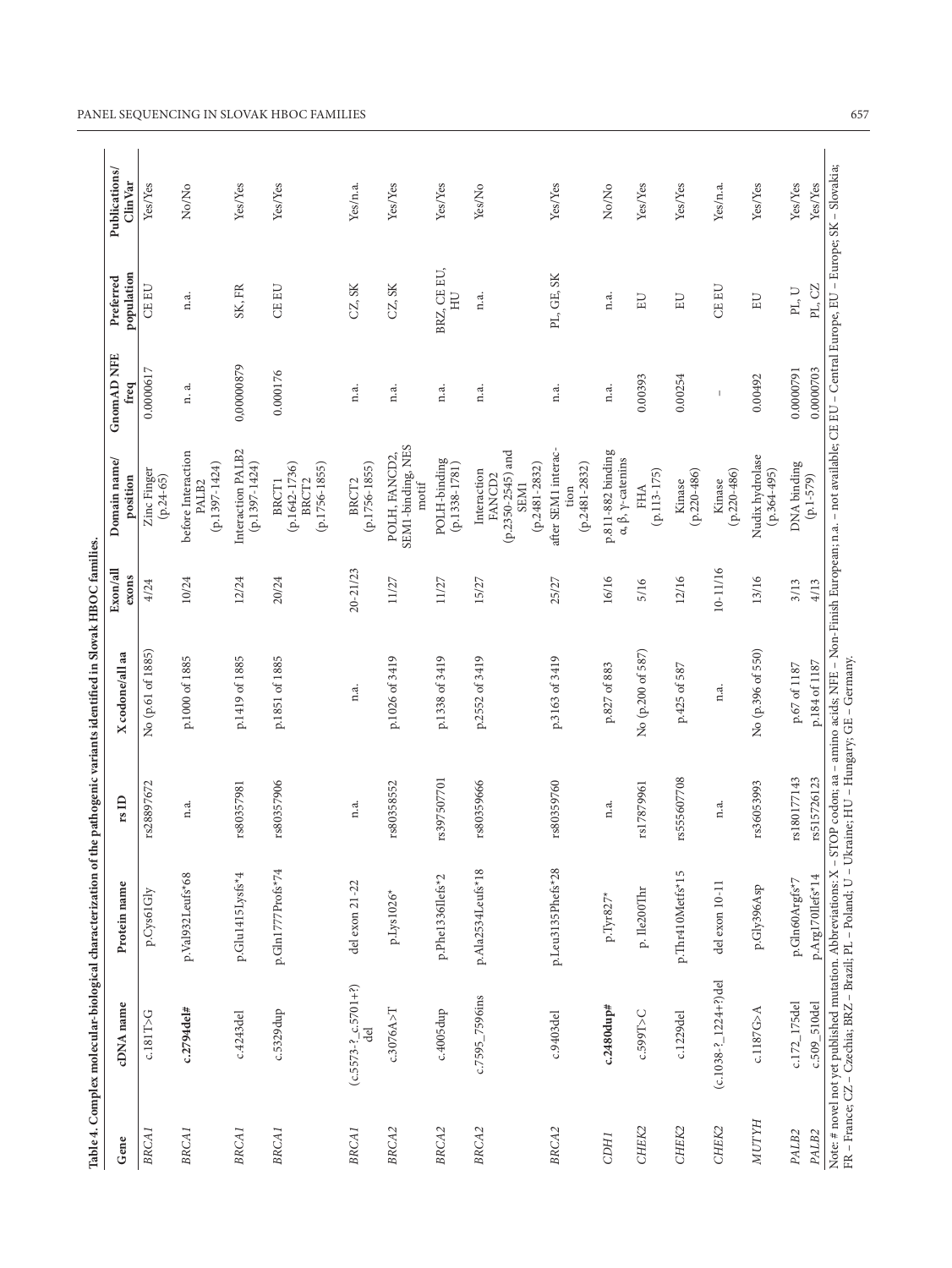| Gene              | <b>DNA</b> variant               | No.              | Age of<br>onset | Tumor type                  | <b>Family history</b>                                                                                                                                                                                                                       |
|-------------------|----------------------------------|------------------|-----------------|-----------------------------|---------------------------------------------------------------------------------------------------------------------------------------------------------------------------------------------------------------------------------------------|
|                   |                                  | 1                | 36              | Br Ca, TN                   | negative                                                                                                                                                                                                                                    |
| <b>BRCA1</b>      | c.181T>G                         | 2                | 44              | Br Ca                       | Br Ca in father's sister (39 y.), St Ca in father (75 y.)                                                                                                                                                                                   |
|                   |                                  | 3 <sup>SC</sup>  | 44              | Br Ca                       | Col Ca in mother's sister (40 y.), Ut Ca in mother's mother (44 y.), Ov Ca in<br>father's sister (43 y.), Lu Ca in father's brother and father                                                                                              |
| <b>BRCA1</b>      | c.2794del                        | $\overline{4}$   | 38              | Br Ca                       | Br Ca in mother (36 y.), St Ca in mother's mother (79 y.), Tes Tu in maternal<br>cousin (35 y.), Ut Ca in father's mother (79 y.) and sister (50 y.)                                                                                        |
| <b>BRCA1</b>      | c.4243del                        | 5                | 37              | Ov Ca                       | Br Ca in mother (38 y.), Ov Ca in mother's sister (39 y.), duplex of Br Ca and Ov<br>Ca in three mother's father sisters (66, 50, 50 y.), Br Ca in father's mother (57 y.),<br>Ca Col in father's sister, Pan Ca in paternal cousin (48 y.) |
|                   |                                  | 6                | 38              | Br Ca                       | Ov Ca in sister (39 y.) and in daughter (37 y.)                                                                                                                                                                                             |
| <b>BRCA1</b>      | c.5329dup                        | 7                | 30              | Br Ca, TN                   | Br Ca in mother's sister $(40 y)$ , Ov Ca in mother's mother $(64 y)$                                                                                                                                                                       |
|                   |                                  | 8                | 39              | Br Ca                       | Ov Ca in sister (48 y.)                                                                                                                                                                                                                     |
|                   |                                  | 9                | 50              | Br Ca                       | Br Ca in maternal cousin (42 y.) and Ov Ca in two mother's sisters (42, 46 y.)                                                                                                                                                              |
| <b>BRCA1</b>      | $(c.5573 - ?_c.5701 + ?)$<br>del | 10               | 39, 44          | Bil Br Ca, TN               | Ov Ca in mother's sister and mother (each in 40 y.), Ut Ca in mother (45 y.)                                                                                                                                                                |
|                   |                                  | 11               | n.a.            | Healthy                     | Br Ca in mother $(70 y)$ and mother's mother $(62 y)$ .                                                                                                                                                                                     |
| BRCA <sub>2</sub> | c.3076A > T                      | 12               | 57, 62          | Mal Mel, Ov Ca              | Br Ca in mother and mother's aunt, Col Ca in father, age of diagnosis not known                                                                                                                                                             |
| BRCA2             | c.4005dup                        | 13               | 41              | Br Ca                       | Br Ca in father's sister (44 y.), Col Ca in father's brother (60 y.) and mother's<br>father $(73 y)$ .                                                                                                                                      |
| BRCA2             | c.7595_7596ins                   | 14               | 43              | Br Ca                       | Ut Ca in mother (63 y.)                                                                                                                                                                                                                     |
| BRCA2             | c.9403del                        | 15               | 39              | Br Ca                       | negative                                                                                                                                                                                                                                    |
| CDH1              | c.2480dup                        | 16               | 39              | Br Ca                       | negative                                                                                                                                                                                                                                    |
| CHEK2             | c.599T>C                         | 17               | 72              | Br Ca                       | Br Ca in sister $(65 y)$ and mother $(78 y)$ , Ov Ca in sister's daughter $(27 y)$ , End<br>Ca in maternal cousin (58 y.)                                                                                                                   |
| CHEK2             | c.1229del                        | 18               | 36              | Br Ca, Cer Ca               | Col Ca in mother (60 y.), Ut Ca in mother's sister (42 y.), Br Ca in maternal<br>cousin (40 y.), Thyr Ca and leukemia in son (27 r.)                                                                                                        |
| CHEK2             | (c.1038-? 1224+?)del             | 19 <sup>SC</sup> |                 |                             | see variant in carrier 3                                                                                                                                                                                                                    |
| <b>MUTYH</b>      | c.1187G > A                      | 20               | 33              | Br Ca                       | Br Ca in father's mother (58 y.), Pro Ca in maternal cousin (33 y.)                                                                                                                                                                         |
| PALB2             | c.172_175del                     | 21               | 38, 40          | Br Ca, Pan Ca,<br>Ichtyosis | Br Ca in mother and mother's mother, age of diagnosis not known                                                                                                                                                                             |
| PALB <sub>2</sub> | c.509 510del                     | 22               | 67              | Br Ca                       | Bil Br Ca in father's sister (50 y.), Leukemia in father, Col Ca in father's brother                                                                                                                                                        |

**Table 5. Clinical data of mutation positive carriers detected in the studied group of Slovak HBOC patients.**

Note: <sup>SC</sup>same carrier/family. Abbreviations: Bil – bilateral; Br ca – breast cancer; Cer Ca – cervix cancer; Col Ca – colorectal cancer; End Ca – endometrium cancer; Lu Ca – lung cancer; Mal Mel – malignant melanoma; Ov ca – ovarian cancer; Pan Ca – pancreatic cancer; Pro Ca – prostate cancer; St Ca – stomach cancer; Thyr Ca – thyroid cancer; Tes Tu – testis tumor; TN – triple-negative; Ut Ca – uterus cancer; y. – years

studies may be explained by the number and composition of analyzed samples and differences in the indication criteria between several countries.

In this study, we have identified 5 different PV in *BRCA1* (c.181T>G, c.2794del, c.4243del, c.5329dup, (c.5573-?\_c.5701+?)del) and 4 different PV in *BRCA2* (c.9403del, c.7595\_7596ins, c.4005dup, c.3076A>T). According to the previous studies, six most frequent variants in the *BRCA1* gene (c.68\_69del, c.181T>G, c.3700\_3704del, c.4243del, c.5329dup, c.843\_846del) and four most frequent variants in the *BRCA2* gene (c.3076>T, c.5645C>A, c.9098dup, c.9403del) account for the majority of *BRCA1/2* mutation spectrum in Slovak HBOC families [38, 39]. Ciernikova et al. have described c.5329dup (*previously know as c.5266dupC*) as the most frequent pathogenic alteration accounting for 1/4 of all *BRCA* gene alterations in a cohort of 120 Slovak HBOC families [33]. Konecny et al. later found the high frequencies of *BRCA1* mutations c.181T>G and c.5329dup (17% and 38%, respectively) in

genetic screening of Slovak HBOC families using Sanger sequencing [38]. This was confirmed by Zidekova et al. who showed similar frequencies for c.181T>G and c.5329dup (17% and 32%, respectively) [39].

*BRCA1* mutation c.5329dup was originally considered as a founder mutation in the Ashkenazi Jewish population. However, several European countries reported a significantly increased frequency of this variant as well. Interestingly, an STR genotyping of 245 carrier families from 14 different European populations (Russian, Latvian, Ukrainian, Czech, Slovak, Polish, Danish, Dutch, French, German, Italian, Greek, Brazilian, and Ashkenazi Jewish) estimated that the mutation arose some 1,800 years ago in the region of Northern Europe, and spread to the various European populations, including the Ashkenazi Jewish population during the following centuries [48]. Several *BRCA1/2* variants identified in our study have been also reported in other European populations. The results showed that *BRCA1* variants c.181T>G and c.5329dupC belonged to the most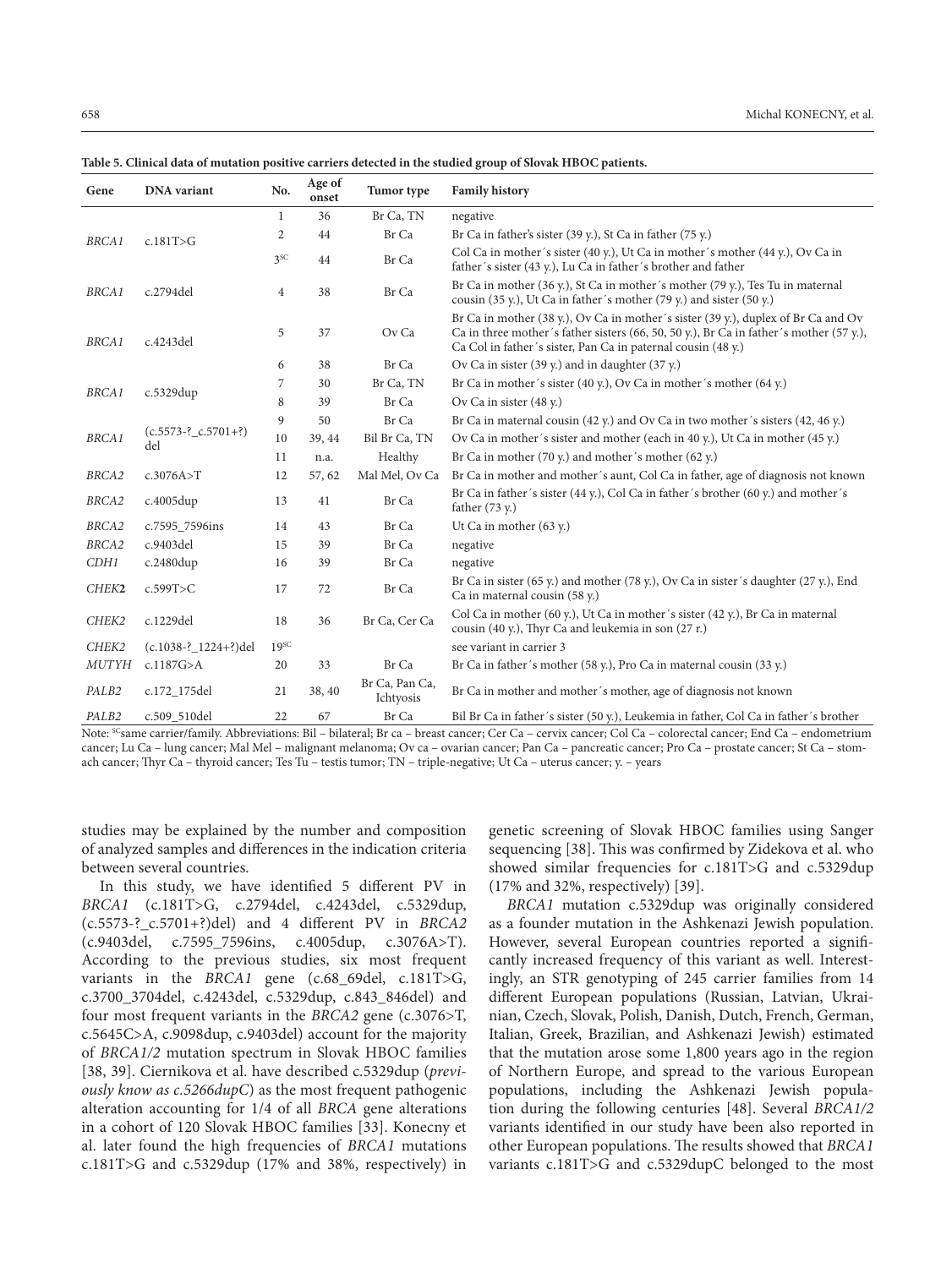frequent mutations not only in Slovak but also in Central European HBOC families [49]. Moreover, *BRCA2* variant c.9403delC occurs also in Polish and Czech HBOC populations [50, 51], and c.4005dupA in *BRCA2* has been also reported in other Central European populations [52].

Besides known *BRCA* mutations, a novel *BRCA1* variant c.2794del (p.Val932Leufs\*68) has been identified in an early-diagnosed breast cancer patient with a family history of breast, gastric, and testicular cancer. According to our knowledge, this variant has not been previously described in ClinVar, GnomAD database nor in any available published articles. An interpretation of novel sequence variants and their molecular impact can be predicted by a variety of distinct software packages with various evaluation algorithms based on the combination of several criteria (localization in the functional domain of the protein, the molecular impact of amino acid changes, evolutionary conservation, etc.) [20]. We have performed an in silico analysis in the VarSome tool, which predicts this novel alteration as a null variant leading to the introduction of premature STOP codon at p.1000. In addition, the variant is rare, with unknown frequency in the gnomAD database, and located in the mutation hot spot region of *BRCA1* showing site pathogenicity of 71.1% with a score of 13.516, which exceeds the threshold of 2.472.

Only one positive sample (7.14%) was identified in a group of healthy individuals with a family history of breast/ovarian cancer. Specifically, *BRCA1* large deletion (c.5573-?\_c.5701+?)del was found in a 43-year-old healthy proband with 2 breast cancer cases in the family. This may suggest that a broader panel of HBOC-associated genes would be appropriate for clinical testing of asymptomatic probands with positive family history. The same type of variant was identified in the Czech HBOC population by Vasickova et al. [53], however unlike our data, the family history of the carrier was very strong (2 cases of bilateral breast cancer at the age of 36, 43, and 25, 45 years).

Importantly, the multigene panel enabled us to identify other PV/LPV associated with increased risk of breast and ovarian cancer in Slovak HBOC families. In total, 7 positive secondary findings in HBOC-associated genes other than *BRCA1/2* were found, accounting for almost one-third of all identified variants in HBOC-suspected patients (31.8%, n=7 out of 22). Specifically, three (13.63%) *CHEK2* gene variants (c.599T>C, c.1229del, (c.1038-?\_1224+?)del), two (9.1%) *PALB2* gene variants (c.172\_175del, c.509\_510del), one *CDH1* gene variant c.2480dup, and one *MUTYH* c.1187G>A (4.54% each) were identified (Table 3).

Comparison of the spectrum of affected HBOC genes with other studies shows that *BRCA1*, *BRCA2*, *CHEK2*, *PALB2*, and interestingly also *CDH1* and *MUTYH* genes are reported in other HBOC populations as well. On the other hand, causal variants in other HBOC associated genes as *ATM*, *RAD51C*, *BARD1*, *BLM*, *TP53* [40, 45, 54] are missing in our study (but not in the Slovak HBOC population at all, because we have recently detected them in a separate group of HBOC families analyzed by different target-enrichment NGS approach, data not published yet).

Variant c.2480dup (p.Tyr827\*) in the *CDH1* gene represents a novel, previously unpublished variant. This variant has not been reported in the ClinVar database, nor in the gnomAD exomes and genomes databases. According to the Varsome tool, this novel *CDH1* mutation was interpreted as a pathogenic variant of class 5 due to its null nonsense effect and generating the premature STOP codon at the p.827 position.

Despite the fact, that *MUTYH* is a recessive gene, we have detected monoallelic c.1187G>A variant in *MUTYH* in a patient with an early onset of breast cancer [30] with a family history of breast and prostate cancer. Our observation is in accordance with other studies supporting the possible contribution of heterozygous PV c.1187G>A in *MUTYH* to cancer risk [45, 55].

Variant c.1229del (*previously known as c.1100delC*) in the *CHEK2* gene, and variants c.172\_175del and c.509\_510del in the *PALB2* gene were identified as the most common secondary findings in the Polish population [43]. Weischer et al. reported that the presence of a deleterious mutation c.1229del in the heterozygous state led to a threefold increase in the risk of breast cancer in the general female population [56]. The c.1229del variant, together with the c.599T>C substitution, are frequently detected variants of the *CHEK2* gene in patients with HBOC syndrome among several populations of Central Europe [57, 58]. However, the pathogenic effect of the c.599T>C variant (*previously known as c.470T>C, p.Ile157Thr*) has been studied for a long time and its interpretation is rather controversial [59]. Currently, the variant is classified in the ClinVar database as a variant with conflicting interpretations of pathogenicity (class 3 to 5) and in Varsome as a variant of class 5, with relatively high population frequency in the European Non-Finnish population, up to 0.0393 (gnomAD Exomes). This variant has been previously described in association with various syndromes (HBOC, Li Fraumeni, colorectal carcinomas, etc.) [60, 61]. Nevertheless, it is characterized by a reduced penetrance compared to other truncating *CHEK2* mutations. In a large meta-analysis of 18 case-control studies, Han et al. demonstrated that this variant increased the risk for breast cancer less than two-fold (OR=1.58, 95% CI=1.42–1.75) [62]. Moreover, Cybulski et al. reported a smaller odds ratio and decreased risk of breast cancer in *BRCA1* mutation carriers simultaneously carrying *CHEK2* variant c.599T>C [57]. Despite the relatively high prevalence of this variant in the Polish population (in the north of Slovakia) (4.8–5.2%) [57, 63], more recent studies did not confirm its pathogenic role in the Polish population of breast cancer patients [63] nor in patients with ovarian cancer [64]. According to the data from the Czech Republic, the frequency of this variant in the patient cohort was 3.08% (47 out of 1,523) compared to the frequency of 3.1% in controls (104 out of 3,360) [65]. However, Lerner Ellis et al. [40] reported 17 cases of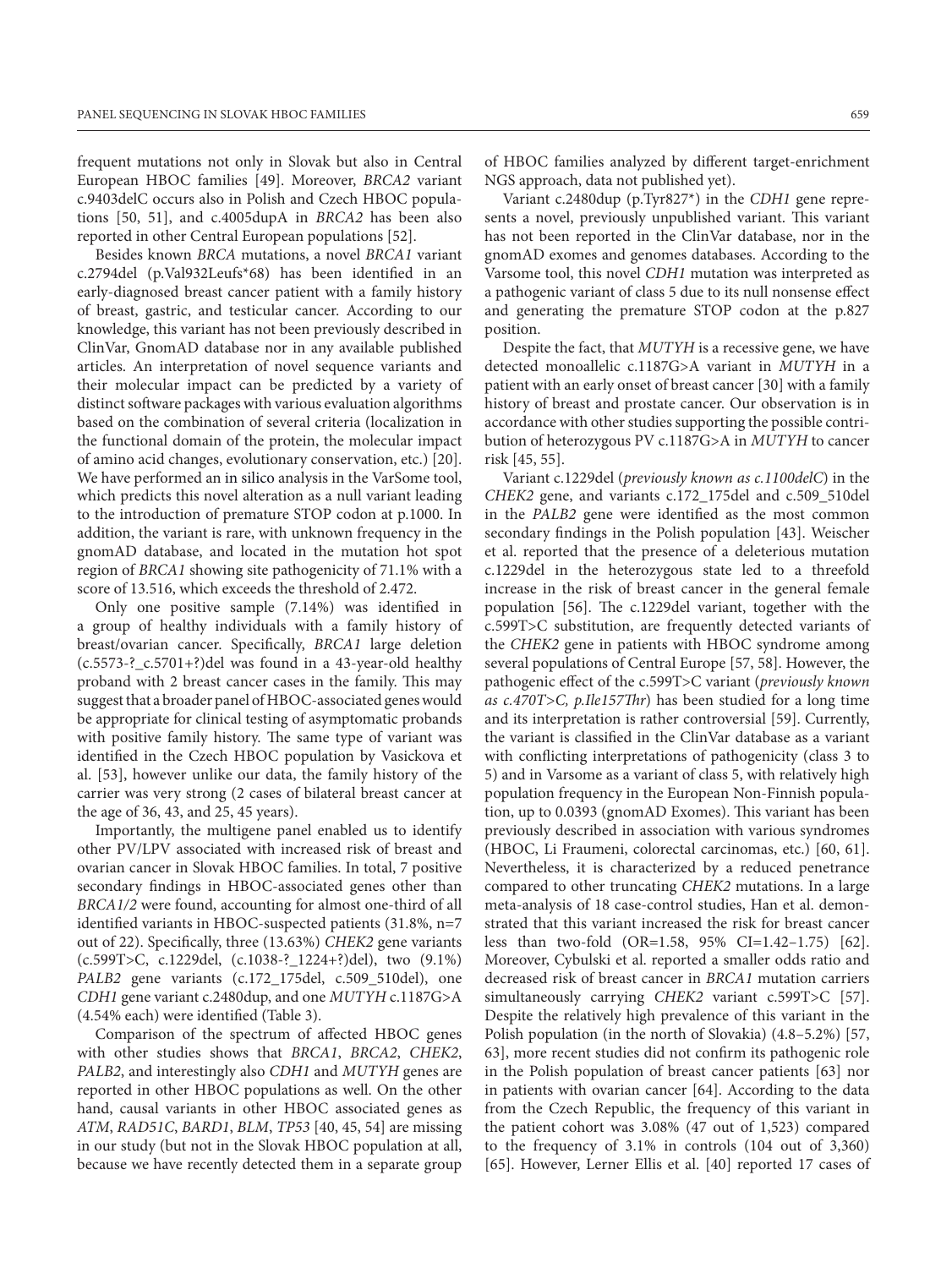the mentioned *CHEK2* variant in the large study of 3,251 HBOC patients from the Ontario region, which represents only 0.5%. In our study, we have detected *CHEK2* mutation c.599T>C only in one breast cancer patient (1.06%) with a strong positive family history that included 2 cases of breast cancer, 1 case of ovarian cancer, and 1 case of endometrial cancer. However, the age of breast cancer diagnosis in a positive patient was 72. Accordingly, the age of breast cancer diagnosis in proband´s sister and mother were high (65 and 78 years, respectively). On the contrary, proband´s niece was diagnosed with ovarian cancer at the age of 27. Thus, our findings may reflect the conflicting results described in the literature. The last variant we have identified in the *CHEK2* gene was the CNV variant (c.1038 -?\_1224 +?)del, known as deletion of exons 10 and 11. It was detected in a sample of a 44-year-old patient with breast cancer. This extensive deletion has been identified in the Slovak, Czech, and Polish populations [66], and is associated with the occurrence of distinct malignancies, breast cancer included [67]. The origin of this alteration is not fully clarified, but it is suggested to be of Central European or Slavic origin [66].

Finally, we have identified two frameshift variants c.172\_175del and c.509\_510del in the *PALB2* gene. Both alterations have been documented in the neighboring Polish population, though with the higher occurrence (7 and 12 families, respectively) [43]. Antoniou et al. performed a detailed analysis of a set of patients carrying different variants of the *PALB2* gene. According to the findings, the risk of breast cancer in women carrying *PALB2* gene variants was 6–9 times higher compared to the general population, representing a higher risk than in *BRCA2* mutation carriers [68]. In our study, the patients with *PALB2* positivity were diagnosed with breast cancer at the age of 67 and 38 years, and patients with *BRCA2* positivity were diagnosed with breast cancer at the age of 39, 41, and 43 years. In addition, a broader spectrum of cancers including colorectal cancer and leukemia has been demonstrated in a family history of *CHEK2* and *PALB2* mutation carriers (Table 5).

If we look at the age of cancer onset in the group of positive mutation carriers in Table 5, it is obvious that the family with *CHEK2* controversial variant c.599T>C (p.Ile200Thr) significantly differs from other families. The age of onset is 72 years in the proband and 65 and 78 years in first-degree family relatives. If we remove this family from the calculation, the average age of positive carriers at the age of onset decreases to 40.6 years that represents a 3.1-year reduction and 9.5-year difference from the overall average age of all analyzed samples (50.1 years) (Table 1). These data are certainly influenced by a low number of samples. However, they indicate that:

1./ This is additional evidence suggesting that the controversial *CHEK2* variant c.599T>C (p.Ile200Thr) represents with high probability a low penetrance variant associated with lower susceptibility of cancer risk [62] mainly because it is known that CHEK2 protein affected by this missense variant has a lower activity [65].

2./ The presence of pathogenic mutations in HBOCassociated genes relates to the notable decrease of the age of cancer diagnosis and this fact results in a significant increase of mutation frequency with decreasing age at diagnosis [69].

Overall, the age at cancer diagnosis in our study is relatively low when comparing with other multigene-based studies. For example, Foglietta et al. [47] reported the mean age in the group of breast cancer cases to be 46 years and in the *BRCA1/2* positive cases even higher at 48 years, while the mean age in our group of breast cancer patients was 43.7 and in positive cases at 43.5. The similar average age of breast cancer cases at 43.2 years was reported also in their study by Felicio et al. [70]. However, Lerner Ellis et al. [40] and Benusiglio et al. [546] reported a vastly different overall average age of patients in their study at vastly different levels in their respective studies (56 and 52 years, respectively).

The implementation of multigene panel testing for hereditary breast and ovarian cancer offers a quick and costeffective approach. A decision-analytic model reported by Manchanda et al. for UK and US populations showed that clinical criteria/family-based *BRCA1/BRCA2/RAD51C/ RAD51D/BRIP1/PALB2* testing showed to be more costeffective than *BRCA1/BRCA2* testing alone [71]. Considering our data multigene panel testing of high/moderate-penetrant HBOC-associated genes in Slovak families represents an effective approach, which allows identifying almost 50% more PV/LPV compared to the *BRCA1/2* approach alone. Therefore, multigene panel testing for HBOC risk changes the clinical management for substantially more patients and unaffected relatives harboring PV in cancer-predisposing genes.

The results of our study have also a direct impact on clinical use, while a preventive screening program is recommended for unaffected mutation carriers. Importantly, patients with identified PV in HBOC-associated genes can be targeted for personalized treatment modalities. According to the findings from clinical studies, *BRCA1/2*-associated breast cancers have been shown to respond better to platinum-based chemotherapy [72]. In addition, several studies have demonstrated that *BRCA1/2* and *CHEK2* mutations could determine the tumor PARP inhibitor sensitivity [73]. In this context, PARP inhibitors have been increasingly used to treat advanced breast and ovarian cancer in patients with mutations in *BRCA* genes. Moreover, very recent findings indicated that not only *BRCA1/2* mutation carriers but also metastatic breast cancer patients with germline *PALB2* mutations might benefit from PARP inhibitor Olaparib treatment [74]. Mateo et al. reported that Olaparib was effective in patients with advanced castrate-resistant prostate cancer harboring BRCA mutations [75]. The possibility to use genetic information for treatment selection is in line with the modern concept of personalized medicine [76]. Further research might identify other predictive markers for drug response in HBOC tumors with homologous recombination deficiencies leading to the development of novel targets for therapies.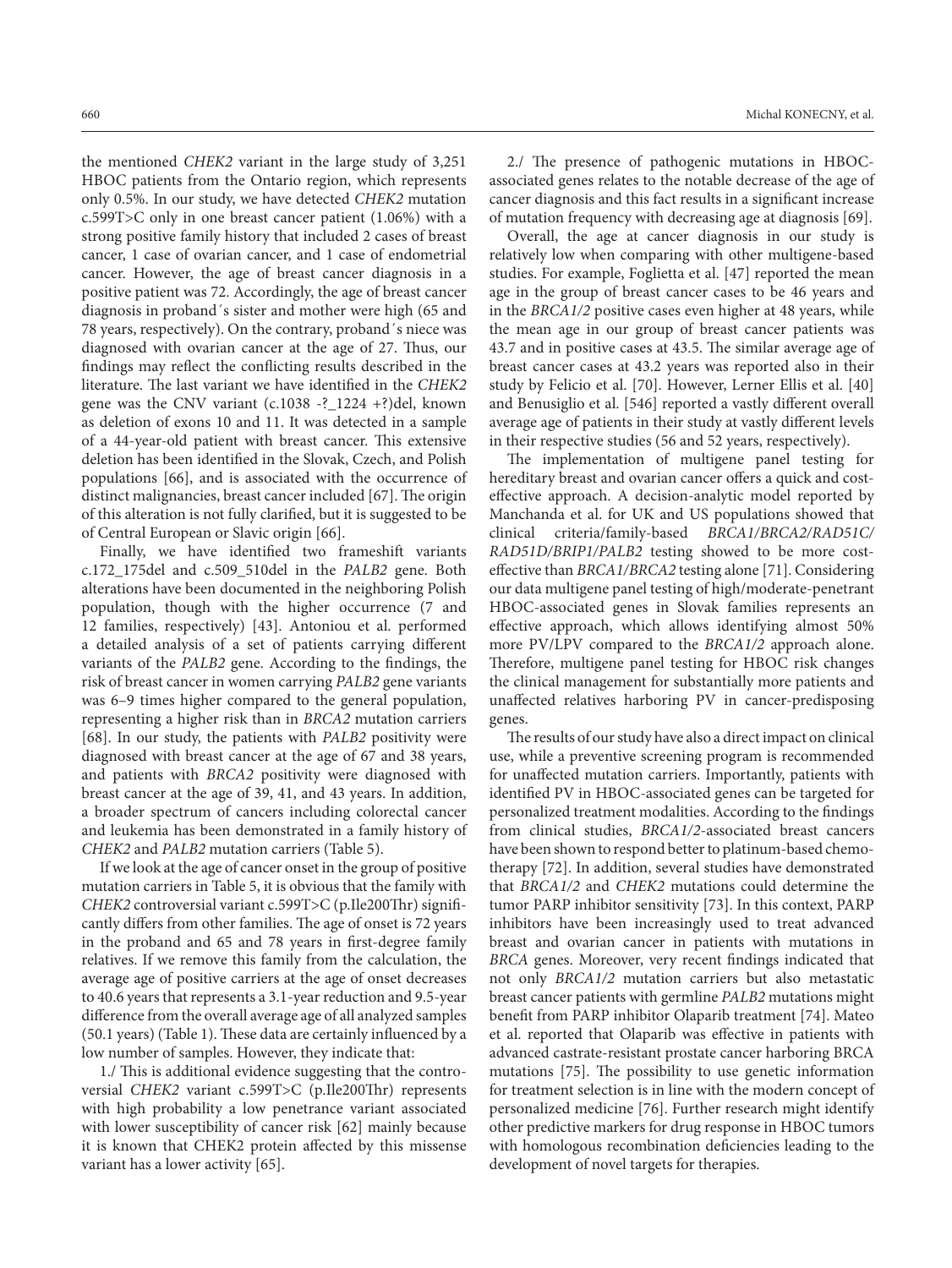In conclusion, the main advantage of using the multigene panel approach is that it would lead to the detection of a higher portion of clinically relevant variants, that would otherwise not be found by *BRCA1/2* testing of HBOC families. Another benefit represents higher informative value in the cases when pathogenic predisposition in more than one gene can explain an inherited disease. HBOC syndrome presents an optimal example, in which testing based on personal and family history through a multigene panel test may be more efficient and/or cost-effective.

Modern approaches accelerate fast, and the future dilemma would not be if the panel sequencing approach is suitable for genetic testing but rather what size of panel sequencing is the most effective for testing. There is still an open debate considering which genes should be included in clinical settings, as some of the NGS panels may contain genes that are still under research.

Our study on the Slovak HBOC cohort shows that almost one-third of pathogenic mutations are localized in other genes than the primary-associated ones – *BRCA1/2.* The limit of our study is a relatively small number of the tested subjects. However, we provide the first report of NGS panel sequencing in Slovak HBOC families and relevant data for clinical management of the patients. Identification of causal primary and secondary findings has an impact not only on cancer-preventive management of mutation carriers but also provides important information about eligibility for targeted therapeutic modalities such as PARP-inhibitors.

Acknowledgments: The authors wish to thank all individuals who participated in this study, especially the collaborators for patient selection/consultations and blood collection, namely Dr. Cisarik from the Department of Clinical Genetics Faculty Hospital in Zilina, Ing. Cermak from the Department of Clinical Genetics, National Cancer Institute in Bratislava, Dr. Mlkva from the Department of Clinical Genetics, University Hospital in Bratislava and Dr. Valachova from Department of Clinical Genetics, Faculty Hospital in Trencin and laborants for technical assistance.

#### **References**

- [1] BRAY F, FERLAY J, SOERJOMATARAM I, SIEGEL RL, TORRE LA et al. Global cancer statistics 2018: GLOBOCAN estimates of incidence and mortality worldwide for 36 cancers in 185 countries. CA Cancer J Clin 2018; 68: 394–424. Erratum in: CA Cancer J Clin 2020; 70: 313. [https://doi.](https://doi.org/10.3322/caac.21609) [org/10.3322/caac.21609](https://doi.org/10.3322/caac.21609)
- [2] EUROSTAT Cancer statistics specific cancers. [https://](https://ec.europa.eu/eurostat/statistics-explained/pdfscache/39738.pdf) [ec.europa.eu/eurostat/statistics-explained/pdfscache/39738.](https://ec.europa.eu/eurostat/statistics-explained/pdfscache/39738.pdf) [pdf](https://ec.europa.eu/eurostat/statistics-explained/pdfscache/39738.pdf) [As accessed on December, 2020]
- [3] NIELSEN FC, VAN OVEREEM HT, SØRENSEN CS. Hereditary breast and ovarian cancer: new genes in confined pathways. Nat Rev Cancer 2016; 16: 599–612. [https://doi.](https://doi.org/10.1038/nrc.2016.72) [org/10.1038/nrc.2016.72](https://doi.org/10.1038/nrc.2016.72)
- [4] ANGELI D, SALVI S, TEDALDI G. Genetic Predisposition to Breast and Ovarian Cancers: How Many and Which Genes to Test? Int J Mol Sci 2020; 21: 1128. [https://doi.org/10.3390/](https://doi.org/10.3390/ijms21031128) iims21031128
- [5] JARA L, MORALES S, DE MAYO T, GONZALEZ-HOR-MAZABAL P, CARRASCO V et al. Mutations in BRCA1, BRCA2 and other breast and ovarian cancer susceptibility genes in Central and South American populations. Biol Res 2017; 50: 35.<https://doi.org/10.1186/s40659-017-0139-2>
- [6] KUCHENBAECKER KB, HOPPER JL, BARNES DR, PHIL-LIPS KA, MOOIJ TM et al. Risks of Breast, Ovarian, and Contralateral Breast Cancer for BRCA1 and BRCA2 Mutation Carriers. JAMA 2017; 317: 2402–2416. [https://doi.](https://doi.org/10.1001/jama.2017.7112) [org/10.1001/jama.2017.7112](https://doi.org/10.1001/jama.2017.7112)
- [7] REBBECK TR, FRIEBEL TM, FRIEDMAN E, HAMANN U, HUO D et al. Mutational spectrum in a worldwide study of 29,700 families with BRCA1 or BRCA2 mutations. Hum Mutat 2018; 39: 593–620. doi:10.1002/humu.23406
- [8] TAI YC, DOMCHEK S, PARMIGIANI G, CHEN S. Breast cancer risk among male BRCA1 and BRCA2 mutation carriers. J Natl Cancer Inst 2007; 99: 1811–1814. [https://doi.](https://doi.org/10.1093/jnci/djm203) [org/10.1093/jnci/djm203](https://doi.org/10.1093/jnci/djm203)
- [9] HOANG LN, GILKS BC. Hereditary Breast and Ovarian Cancer Syndrome: Moving Beyond BRCA1 and BRCA2. Adv Anat Pathol 2018; 25: 85–95. [https://doi.org/10.1097/](https://doi.org/10.1097/PAP.0000000000000177) [PAP.0000000000000177](https://doi.org/10.1097/PAP.0000000000000177)
- [10] MAXWELL KN, DOMCHEK SM, NATHANSON KL, ROBSON ME. Population Frequency of Germline BRCA1/2 Mutations. J Clin Oncol 2016; 34: 4183–4185. [https://doi.](https://doi.org/10.1200/JCO.2016.67.0554) [org/10.1200/JCO.2016.67.0554](https://doi.org/10.1200/JCO.2016.67.0554)
- [11] JANAVICIUS R. Founder BRCA1/2 mutations in the Europe: implications for hereditary breast-ovarian cancer prevention and control. EPMA J 2010; 1: 397‐412. [https://doi.](https://doi.org/10.1007/s13167-010-0037-y) [org/10.1007/s13167-010-0037-y](https://doi.org/10.1007/s13167-010-0037-y)
- [12] MELCHOR L, BENITEZ J. The complex genetic landscape of familial breast cancer. Hum Genet 2013; 132: 845–863. <https://doi.org/10.1007/s00439-013-1299-y>
- [13] MASCIARI S, DILLON DA, RATH M, ROBSON M, WEIT-ZEL JN et al. Breast cancer phenotype in women with TP53 germline mutations: A Li-Fraumeni syndrome consortium effort. Breast Cancer Res Treat 2012; 133: 1125–1130. [https://](https://doi.org/10.1007/s10549-012-1993-9) [doi.org/10.1007/s10549-012-1993-9](https://doi.org/10.1007/s10549-012-1993-9)
- [14] MESTER J, ENG C. Cowden syndrome: Recognizing and managing a not-so-rare hereditary cancer syndrome. J Surg Oncol 2015; 111: 125–130.<https://doi.org/10.1002/jso.23735>
- [15] VAN DER POST RS, VOGELAAR IP, CARNEIRO F, GUIL-FORD P, HUNTSMAN D et al. Hereditary diffuse gastric cancer: Updated clinical guidelines with an emphasis on germline CDH1 mutation carriers. J Med Genet 2015; 52: 361–374. <https://doi.org/10.1136/jmedgenet-2015-103094>
- [16] LIM W, OLSCHWANG S, KELLER JJ, WESTERMAN AM, MENKO FH et al. Relative frequency and morphology of cancers in STK11 mutation carriers. Gastroenterology 2004; 126: 1788–1794.<https://doi.org/10.1053/j.gastro.2004.03.014>
- [17] FACHAL L, ASCHARD H, BEESLEY J, BARNES DR, AL-LEN J et al. Fine-mapping of 150 breast cancer risk regions identifies 191 likely target genes. Nat Genet 2020; 52: 56–73. <https://doi.org/10.1038/s41588-019-0537-1>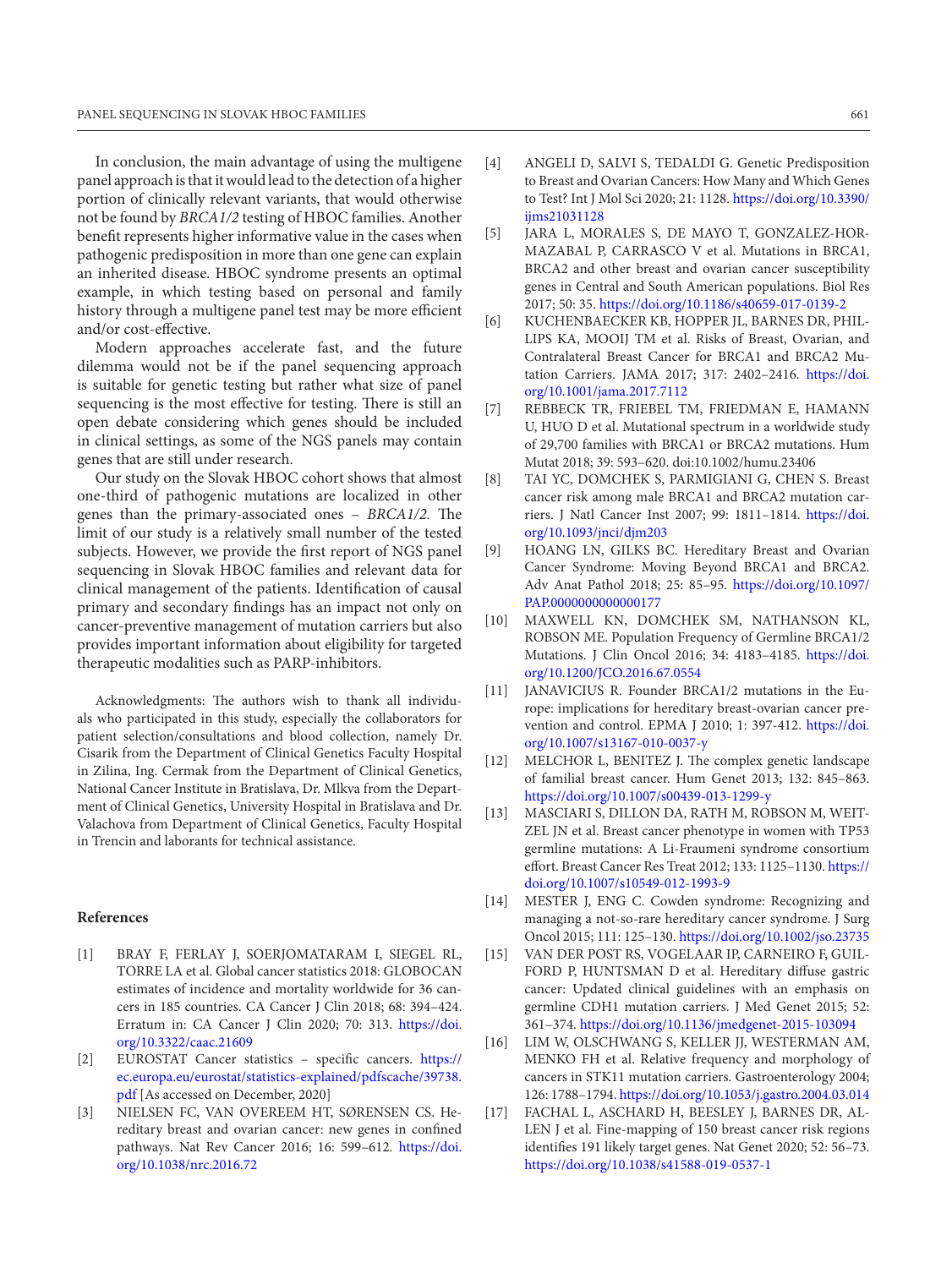- [18] SHAH PD, NATHANSON KL. Application of Panel-Based Tests for Inherited Risk of Cancer. Annu Rev Genomics Hum Genet 2017; 18: 201–227. [https://doi.org/10.1146/an](https://doi.org/10.1146/annurev-genom-091416-035305)[nurev-genom-091416-035305](https://doi.org/10.1146/annurev-genom-091416-035305)
- [19] GREEN RC, BERG JS, GRODY WW, KALIA SS, KORF BR et al. ACMG recommendations for reporting of incidental findings in clinical exome and genome sequencing. Genet Med 2013; 15: 565–574.<https://doi.org/10.1038/gim.2013.73>
- [20] RICHARDS S, AZIZ N, BALE S, BICK D, DAS S et al. Standards and guidelines for the interpretation of sequence variants: a joint consensus recommendation of the American College of Medical Genetics and Genomics and the Association for Molecular Pathology. Genet Med 2015; 17: 405–424. <https://doi.org/10.1038/gim.2015.30>
- [21] KALIA SS, ADELMAN K, BALE SJ, CHUNG WK, ENG C et al. Recommendations for reporting of secondary findings in clinical exome and genome sequencing, 2016 update (ACMG SF v2.0): a policy statement of the American College of Medical Genetics and Genomics. Genet Med 2017; 19: 249–255.<https://doi.org/10.1038/gim.2016.190>
- [22] VAN EL CG, CORNEL MC, BORRY P, HASTINGS RJ, FELLMANN F et al. Whole-genome sequencing in health care: recommendations of the European Society of Human Genetics. Eur J Hum Genet 2013; 21: 580–584.
- [23] EASTON DF, PHAROAH PD, ANTONIOU AC, TISCH-KOWITZ M, TAVTIGIAN SV et al. Gene-panel sequencing and the prediction of breast-cancer risk. N Engl J Med 2015; 372: 2243–2257.<https://doi.org/10.1056/NEJMsr1501341>
- [24] BISHOP MR, HUSKEY ALW, HETZEL J, MERNER ND. A research-based gene panel to investigate breast, ovarian and prostate cancer genetic risk. PLoS One 2019; 14: e0220929. <https://doi.org/10.1371/journal.pone.0220929>
- [25] BUYS SS, SANDBACH JF, GAMMON A, PATEL G, KIDD J et al. A study of over 35,000 women with breast cancer tested with a 25-gene panel of hereditary cancer genes. Cancer 2017; 123: 1721–1730. <https://doi.org/10.1002/cncr.30498>
- [26] COUCH FJ, SHIMELIS H, HU C, HART SN, POLLEY EC et al. Associations between cancer predisposition testing panel genes and breast cancer. JAMA Oncol 2017; 3: 1190–1196. <https://doi.org/10.1001/jamaoncol.2017.0424>
- [27] MOMOZAWA Y, IWASAKI Y, PARSONS MT, KAMATANI Y, TAKAHASHI A et al. Germline pathogenic variants of 11 breast cancer genes in 7,051 Japanese patients and 11,241 controls. Nat Commun 2018; 9: 4083. [https://doi.](https://doi.org/10.1038/s41467-018-06581-8) [org/10.1038/s41467-018-06581-8](https://doi.org/10.1038/s41467-018-06581-8)
- [28] THEOBALD KA, SUSSWEIN LR, MARSHALL ML, ROB-ERTS ME, MESTER JL et al. Utility of expedited hereditary cancer testing in the surgical management of patients with a new breast cancer diagnosis. Ann Surg Oncol 2018; 25: 3556–3622.<https://doi.org/10.1245/s10434-018-6581-8>
- [29] BISHOP MR, OMELER-FENAUD SM, HUSKEY ALW, MERNER ND. Gene panel screening for insight towards breast cancer susceptibility in different ethnicities. PLoS One 2020; 15: e0238295. [https://doi.org/10.1371/journal.](https://doi.org/10.1371/journal.pone.0238295) [pone.0238295](https://doi.org/10.1371/journal.pone.0238295)
- [30] SHIN HC, LEE HB, YOO TK, LEE ES, KIM RN et al. Detection of Germline Mutations in Breast Cancer Patients with Clinical Features of Hereditary Cancer Syndrome Using a Multi-Gene Panel Test. Cancer Res Treat 2020; 52: 697–713. <https://doi.org/10.4143/crt.2019.559>
- [31] CIERNIKOVA S, TOMKA M, SEDLAKOVA O, REINERO-VA M, STEVURKOVA V et al. The novel exon 11 mutation of BRCA1 gene in a high-risk family. Neoplasma 2003; 50: 403–407.
- [32] CIERNIKOVA S, TOMKA M, KOVAC M, STEVURKOVA V, ZAJAC V. Age and Geographical Distribution in Families with BRCA1/BRCA2 Mutations in the Slovak Republic. Hered Cancer Clin Pract 2006; 4: 7–11. [https://doi.](https://doi.org/10.1186/1897-4287-4-1-7) [org/10.1186/1897-4287-4-1-7](https://doi.org/10.1186/1897-4287-4-1-7)
- [33] CIERNIKOVA S, TOMKA M, KOVAC M, STEVURKOVA V, ZAJAC V. Ashkenazi founder BRCA1/BRCA2 mutations in Slovak hereditary breast and/or ovarian cancer families. Neoplasma 2006; 53: 97–102.
- [34] KOVAC M, TOMKA M, CIERNIKOVA S, STEVURKOVA V, VALACHOVA A et al. Multiple gynecologic tumors as rare associated phenotypes of FAP/Gardner syndrome in a family with the novel germline mutation in the APC gene. Clin Genet 2006; 69: 183–186. [https://doi.org/10.1111/](https://doi.org/10.1111/j.1399-0004.2005.00565.x) [j.1399-0004.2005.00565.x](https://doi.org/10.1111/j.1399-0004.2005.00565.x)
- [35] KONECNY M, VIZVARYOVA M, WEISMANOVA E, ILENCIKOVA D, MLKVA I et al. The spectrum and incidence of BRCA1 pathogenic mutations in Slovak breast/ ovarian cancer families. Neoplasma 2007; 54: 137–142.
- [36] KONECNY M, ZAVODNA K, VRANOVA V, VIZVARYO-VA M, WEISMANOVA E et al. Identification of rare complete BRCA1 gene deletion using a combination of SNP haplotype analysis, MLPA and array-CGH techniques. Breast Cancer Res Treat 2008; 109: 581–583. [https://doi.](https://doi.org/10.1007/s10549-007-9670-0) [org/10.1007/s10549-007-9670-0](https://doi.org/10.1007/s10549-007-9670-0)
- [37] KONECNY M, VIZVARYOVA M, ZAVODNA K, BEHULO-VA R, GERYKOVA BUJALKOVA M et al. Identification of a novel mutations BRCA1\*c.80+3del4 and BRCA2\*c.6589delA in Slovak HBOC families. Breast Cancer Res Treat 2010; 119: 233–237. <https://doi.org/10.1007/s10549-008-0244-6>
- [38] KONECNY M, MILLY M, ZAVODNA K, WEISMANOVA E, GREGOROVA J et al. Comprehensive genetic characterization of hereditary breast/ovarian cancer families from Slovakia. Breast Cancer Res Treat 2011; 126: 119–130. [https://](https://doi.org/10.1007/s10549-010-1325-x) [doi.org/10.1007/s10549-010-1325-x](https://doi.org/10.1007/s10549-010-1325-x)
- [39] ZIDEKOVA D, WACZULIKOVA I, DOLESOVA L, VAV-ROVA L, HAMIDOVA O et al. Rapid screening test of most frequent BRCA1/BRCA2 pathogenic variants in the NGS era. Neoplasma 2018; 65: 309‐315. [https://doi.org/10.4149/](https://doi.org/10.4149/neo_2018_170507N328) [neo\\_2018\\_170507N328](https://doi.org/10.4149/neo_2018_170507N328)
- [40] LERNER-ELLIS J, MIGHTON C, LAZARO C, WATKINS N, DI GIOACCHINO V et al. Multigene panel testing for hereditary breast and ovarian cancer in the province of Ontario. J Cancer Res Clin Oncol 2021; 147: 871–879. Erratum in: Cancer Res Clin Oncol 2020; [https://doi.org/10.1007/](https://doi.org/10.1007/s00432-020-03399-0) [s00432-020-03399-0](https://doi.org/10.1007/s00432-020-03399-0)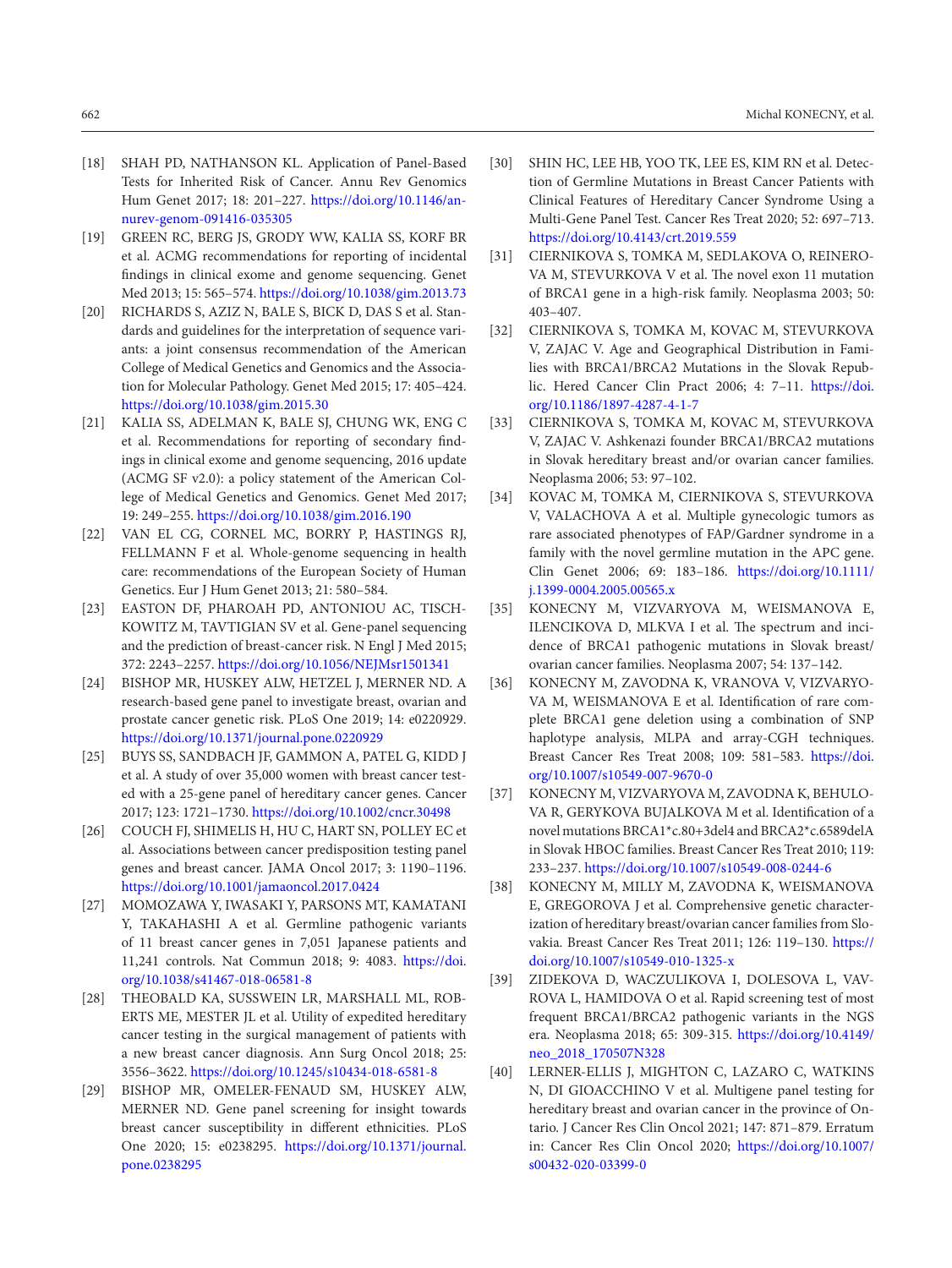- [41] KRAUS C, HOYER J, VASILEIOU G, WUNDERLE M, LUX MP et al. Gene panel sequencing in familial breast/ovarian cancer patients identifies multiple novel mutations also in genes others than BRCA1/2. Int J Cancer 2017; 140: 95–102. <https://doi.org/10.1002/ijc.30428>
- [42] TEDALDI G, TEBALDI M, ZAMPIGA V, DANESI R, AR-CANGELI V et al. Multiple-gene panel analysis in a case series of 255 women with hereditary breast and ovarian cancer. Oncotarget 2017; 8: 47064‐47075. [https://doi.org/10.18632/](https://doi.org/10.18632/oncotarget.16791) [oncotarget.16791](https://doi.org/10.18632/oncotarget.16791)
- [43] CYBULSKI C, KLUŹNIAK W, HUZARSKI T, WOKOŁORCZYK D, KASHYAP A et al. The spectrum of mutations predisposing to familial breast cancer in Poland. Int J Cancer 2019; 145: 3311–3320. [https://doi.org/10.1002/](https://doi.org/10.1002/ijc.32492) iic.32492
- [44] TSAOUSIS GN, PAPADOPOULOU E, APESSOS A, AGI-ANNITOPOULOS K, PEPE G et al. Analysis of hereditary cancer syndromes by using a panel of genes: novel and multiple pathogenic mutations. BMC Cancer 2019; 19: 535. <https://doi.org/10.1186/s12885-019-5756-4>
- [45] VELÁZQUEZ C, LASTRA E, AVILA COBOS F, ABELLA L, DE LA CRUZ V et al. A comprehensive custom panel evaluation for routine hereditary cancer testing: improving the yield of germline mutation detection. J Transl Med 2020; 18, 232.<https://doi.org/10.1186/s12967-020-02391-z>
- [46] BENUSIGLIO PR, KORENBAUM C, VIBERT R, EZENFIS J, GEOFFRON S et al. Utility of a mainstreamed genetic testing pathway in breast and ovarian cancer patients during the COVID-19 pandemic. Eur J Med Genet 2020; 63: 104098. <https://doi.org/10.1016/j.ejmg.2020.104098>
- [47] FOGLIETTA J, LUDOVINI V, BIANCONI F, PISTOLA L, REDA MS et al. Prevalence and Spectrum of BRCA Germline Variants in Central Italian High Risk or Familial Breast/ Ovarian Cancer Patients: A Monocentric Study. Genes (Basel) 2020; 11: 925. <https://doi.org/10.3390/genes11080925>
- [48] HAMEL N, FENG BJ, FORETOVA L, STOPPA-LYONNET D, NAROD SA et al. On the origin and diffusion of BRCA1 c.5266dupC (5382insC) in European populations. Eur J Hum Genet 2011; 19: 300–306. [https://doi.org/10.1038/](https://doi.org/10.1038/ejhg.2010.203) [ejhg.2010.203](https://doi.org/10.1038/ejhg.2010.203)
- [49] MACHACKOVA E, FORETOVA L, LUKESOVA M, VA-SICKOVA P, NAVRATILOVA M et al. Spectrum and characterisation of BRCA1 and BRCA2 deleterious mutations in highrisk Czech patients with breast and/ or ovarian cancer. BMC Cancer 2008; 8: 140. [https://doi.org/10.1186/1471-](https://doi.org/10.1186/1471-2407-8-140) [2407-8-140](https://doi.org/10.1186/1471-2407-8-140)
- [50] FORETOVA L, MACHACKOVA E, NAVRATILOVA M, PAVLU H, HRUBA M et al. BRCA1 and BRCA2 mutations in women with familial or early-onset breast/ovarian cancer in the Czech Republic. Hum Mutat 2004; 23: 397–398. <https://doi.org/10.1002/humu.9226>
- [51] WOJCIK P, JASIOWKA M, STRYCHARZ E, SOBOL M, HODOROWICZ-ZANIEWSKA D et al. Recurrent mutations of BRCA1, BRCA2 and PALB2 in the population of breast and ovarian cancer patients in Southern Poland. Hered Cancer Clin Pract 2016; 14: 5. [https://doi.org/10.1186/](https://doi.org/10.1186/s13053-016-0046-5) [s13053-016-0046-5](https://doi.org/10.1186/s13053-016-0046-5)
- [52] TEA MK, KROISS R, MUHR D, FUERHAUSER-RAP-PAPORT C, OEFNER P et al. Central European BRCA2 mutation carriers: birth cohort status correlates with onset of breast cancer. Maturitas 2014; 77: 68–72. [https://doi.](https://doi.org/10.1016/j.maturitas.2013.09.012) [org/10.1016/j.maturitas.2013.09.012](https://doi.org/10.1016/j.maturitas.2013.09.012)
- [53] VASICKOVA P, MACHACKOVA E, LUKESOVA M, DAM-BORSKY J, HORKY O et al. High Occurrence of BRCA1 Intragenic Rearrangements in Hereditary Breast and Ovarian Cancer Syndrome in the Czech Republic. BMC Med Genet 2007; 8: 32. <https://doi.org/10.1186/1471-2350-8-32>
- [54] CAVAILLE M, UHRHAMMER N, PRIVAT M, PONELLE-CHACHUAT F, GAY-BELLILE M et al. Feedback of extended panel sequencing in 1530 patients referred for suspicion of hereditary predisposition to adult cancers. Clin Genet 2021; 99: 166–175.<https://doi.org/10.1111/cge.13864>
- [55] WIN AK, REECE JC, DOWTY JG, BUCHANAN DD, CLENDENNING M, ROSTY C et al. Risk of extracolonic cancers for people with biallelic and monoallelic mutations in MUTYH. Int J Cancer 2016; 139: 1557–1563. [https://doi.](https://doi.org/10.1002/ijc.30197) [org/10.1002/ijc.30197](https://doi.org/10.1002/ijc.30197)
- [56] WEISCHER M, BOJESEN SE, TYBJAERG-HANSEN A, AXELSSON CK, NORDESTGAARD BG. Increased risk of breast cancer associated with CHEK2\*1100delC. J Clin Oncol 2007; 25: 57–63.<https://doi.org/10.1200/JCO.2005.05.5160>
- [57] CYBULSKI C, GÓRSKI B, HUZARSKI T, BYRSKI T, GRON-WALD J et al. Effect of CHEK2 missense variant I157T on the risk of breast cancer in carriers of other CHEK2 or BRCA1 mutations. J Med Genet 2009; 46: 132–135. [https://](https://doi.org/10.1136/jmg.2008.061697) [doi.org/10.1136/jmg.2008.061697](https://doi.org/10.1136/jmg.2008.061697)
- [58] KLEIBLOVA P, STOLAROVA L, KRIZOVA K, LHOTA F, HOJNY J et al. Identification of deleterious germline CHEK2 mutations and their association with breast and ovarian cancer. Int J Cancer 2019; 145: 1782–1797. [https://](https://doi.org/10.1002/ijc.32385) [doi.org/10.1002/ijc.32385](https://doi.org/10.1002/ijc.32385)
- [59] BALMANA J, DIGIOVANNI L, GADDAM P, WALSH MF, JOSEPH V et al. Conflicting Interpretation of Genetic Variants and Cancer Risk by Commercial Laboratories as Assessed by the Prospective Registry of Multiplex Testing. J Clin Oncol 2016; 34: 4071–4078. [https://doi.org/10.1200/](https://doi.org/10.1200/JCO.2016.68.4316) [JCO.2016.68.4316](https://doi.org/10.1200/JCO.2016.68.4316)
- [60] CYBULSKI C, GÓRSKI B, HUZARSKI T, MASOJĆ B, MI-ERZEJEWSKI M et al. CHEK2 is a multiorgan cancer susceptibility gene. Am J Hum Genet 2004; 75: 1131–1135. <https://doi.org/10.1086/426403>
- [61] DESRICHARD A, BIDET Y, UHRHAMMER N, BIGNON YJ. CHEK2 contribution to hereditary breast cancer in non-BRCA families. Breast Cancer Res 2011; 13: R119. [https://](https://doi.org/10.1186/bcr3062) [doi.org/10.1186/bcr3062](https://doi.org/10.1186/bcr3062)
- [62] HAN FF, GUO CL, LIU LH. The effect of CHEK2 variant I157T on cancer susceptibility: evidence from a metaanalysis. DNA Cell Biol 2013; 32: 329–335. [https://doi.](https://doi.org/10.1089/dna.2013.1970) [org/10.1089/dna.2013.1970](https://doi.org/10.1089/dna.2013.1970)
- [63] BAK A, JANISZEWSKA H, JUNKIERT-CZARNECKA A, HEISE M, PILARSKA-DELTOW M et al. A risk of breast cancer in women – carriers of constitutional CHEK2 gene mutations, originating from the North – Central Poland. Hered Cancer Clin Pract 2014; ; 12: 10. [https://doi.](https://doi.org/10.1186/1897-4287-12-10) [org/10.1186/1897-4287-12-10](https://doi.org/10.1186/1897-4287-12-10)